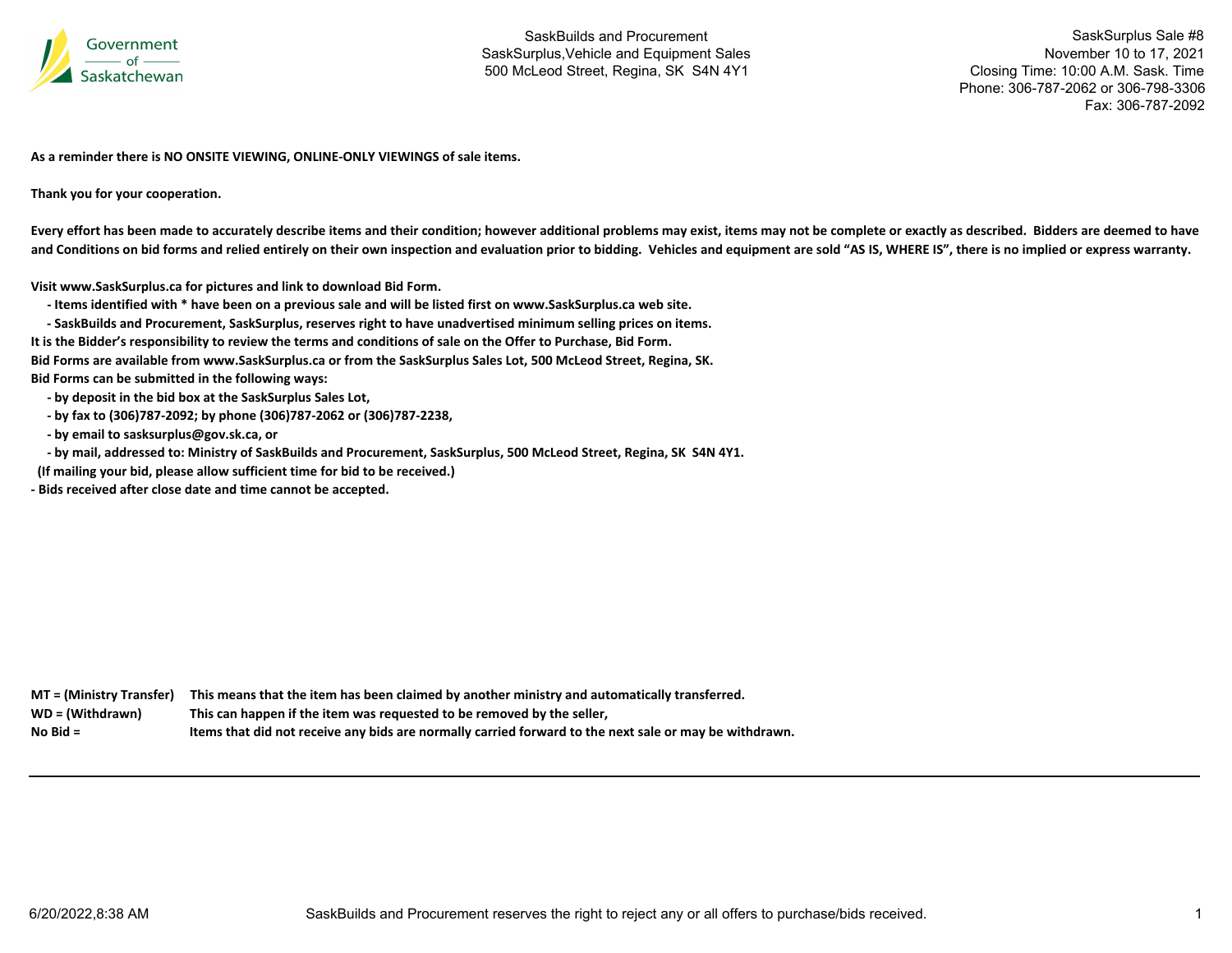

|                                                                                             | Item# | <b>Description</b>                                                                                                                                                                                                                                                                                                                                                                                                                                                                                                                                                                                                                                                                                                                                                                                                                                                                              | <b>Kms</b>  | ium Selling | <b>Serial Number</b> |  |  |  |
|---------------------------------------------------------------------------------------------|-------|-------------------------------------------------------------------------------------------------------------------------------------------------------------------------------------------------------------------------------------------------------------------------------------------------------------------------------------------------------------------------------------------------------------------------------------------------------------------------------------------------------------------------------------------------------------------------------------------------------------------------------------------------------------------------------------------------------------------------------------------------------------------------------------------------------------------------------------------------------------------------------------------------|-------------|-------------|----------------------|--|--|--|
|                                                                                             |       | REGINA, SaskBuilds and Procurement, SaskSurplus Sales Lot, 500 McLeod Street - Vehicles                                                                                                                                                                                                                                                                                                                                                                                                                                                                                                                                                                                                                                                                                                                                                                                                         |             |             |                      |  |  |  |
| ON-LINE VIEWING ONLY. NO ON-SITE VIEWING. Contact SaskSurplus 306-787-2062 or 306-798-3306. |       |                                                                                                                                                                                                                                                                                                                                                                                                                                                                                                                                                                                                                                                                                                                                                                                                                                                                                                 |             |             |                      |  |  |  |
| 4,302.99 *                                                                                  | 7-010 | SUV, 2007 CHEVROLET Tahoe, 5 passenger, 2WD, 5.3L V8 Gas, Auto, A/C, tilt, cruise, AM/FM/CD player, 267,294 Kms<br>power locks/windows/mirrors/driver seat, rear HVAC, keyless entry (3 keys, 2 fobs), vinyl rear seat,<br>handles for B pillars in centre arm rest, front tow hooks White, 267,294 Kms, PROBLEMS: rear tires<br>bald/extremely poor (automatically failed inspection as per SGI policy), hood small dents, rust on all<br>fenders, RF fender dents, LF and LR doors rust inside bottom, LR door dents, RR door rust along bottom,<br>tailgate chips, paint cracking, no first aid kit, no fire extinguisher, windshield chips, driver seat<br>worn/holes/covered with tape, holes drilled in dash & centre arm rest, holes drilled in mirror housing,                                                                                                                          |             | \$1,365     | 1GNEC03067R401705    |  |  |  |
| 2,589.89                                                                                    | 8-001 | Car, 2007 CHEVROLET Impala LS, FWD, 3.5L V6 Gas, Auto, A/C, tilt, cruise, AM/FM/CD player, power<br>windows/locks/mirrors, power driver seat & trunk release, keyless entry (2 keys, 2 fobs), Brown,<br>246,268 Kms, PROBLEMS: oil leak, rack leaking, left inner tie rod loose, front pads wearing on angle,<br>alignment out, rocker panels rust & road rash, hood dents, LF fender dents/scratches, glove box does<br>not open all the way, right sun visor clip broken, battery poor, minor exterior damage.>, As is, Where<br>is                                                                                                                                                                                                                                                                                                                                                           | 246,268 Kms | \$569       | 2G1WB58K679385936    |  |  |  |
| 2,251.21                                                                                    | 8-002 | Car, 2007 CHEVROLET Impala LS, FWD, 3.5L V6 Gas, Auto, A/C, tilt, cruise, AM/FM/CD player, power<br>windows/locks/mirrors, power driver seat & trunk release, keyless entry (2 keys, 2 fobs), Brown,<br>247,253 Kms, Recent Repairs: oil leak PROBLEMS: RF lower ball joint loose, rear links loose, front and<br>rear pads/rotors, alignment out, windshield cracked, rocker panels rusted, missing hub caps (left side),<br>hole in front bumper, RF fender dent, all doors road rash, roof rust spot (front edge), battery poor,<br>minor exterior damage.>, As is, Where is                                                                                                                                                                                                                                                                                                                 | 247,253 Kms | \$569       | 2G1WB58K779384892    |  |  |  |
| 2,251.21                                                                                    | 8-003 | Car, 2007 CHRYSLER Sebring, FWD, 2.7L V6 Gas, Auto, A/C, tilt, cruise, AM/FM/CD player, power<br>windows/locks, power drivers seat & trunk release, heated mirrors, keyless entry (2 key fobs), driving<br>lights, White, 244,840 Kms, Recent Repairs: P0456 EVAP small leak PROBLEMS: engine light, left lower<br>ball joint, rear struts, hood hail damage/paint peeling, front bumper cracked/loose at RF fender, rear<br>bumper scratches, LR fender rust, RR fender minor rust, both rocker panels road rash, LR door road<br>rash/rust along inside bottom, RR door road rash, roof hail damage, trunk lid rust/dent, head liner loose,<br>battery poor, minor exterior damage.>, As is, Where is                                                                                                                                                                                         | 244,840 Kms | \$566       | 1C3LC56R97N634741    |  |  |  |
| 3,821.21                                                                                    | 8-004 | SUV, 2009 DODGE Durango SLT, 4WD, 2 passenger, rear seats (loose), 5.7L V8 Gas, Auto, A/C, tilt,<br>cruise, AM/FM/CD player, power locks/windows/drivers seat, heated mirrors, keyless entry (2 fobs),<br>rear HVAC, roof rack with beacon (condition unknown), cargo barrier, shelving, plywood rear floor, front<br>tow hooks, driving lights, hitch, trailer wiring, electric trailer brake White, 156,400 Kms, PROBLEMS:<br>check engine light & ABS, left lower ball joint, rack & pinion leaking, rear pads/rotors, C1000 & C107C<br>brake pedal switch, P0703 brake switch 2, P0456 EVAP (small), P0457 EVAP(gas cap), all fenders rusted,<br>both left doors road rash/rusted, RF door moulding loose, RR door road rash, tailgate rust inside seam,<br>roof rust at front/11 sealed holes & 2 unsealed, windshield scratched, battery poor, minor exterior<br>damage., As is, Where is | 156,400 Kms | \$1,002     | 1D8HB48T39F717779    |  |  |  |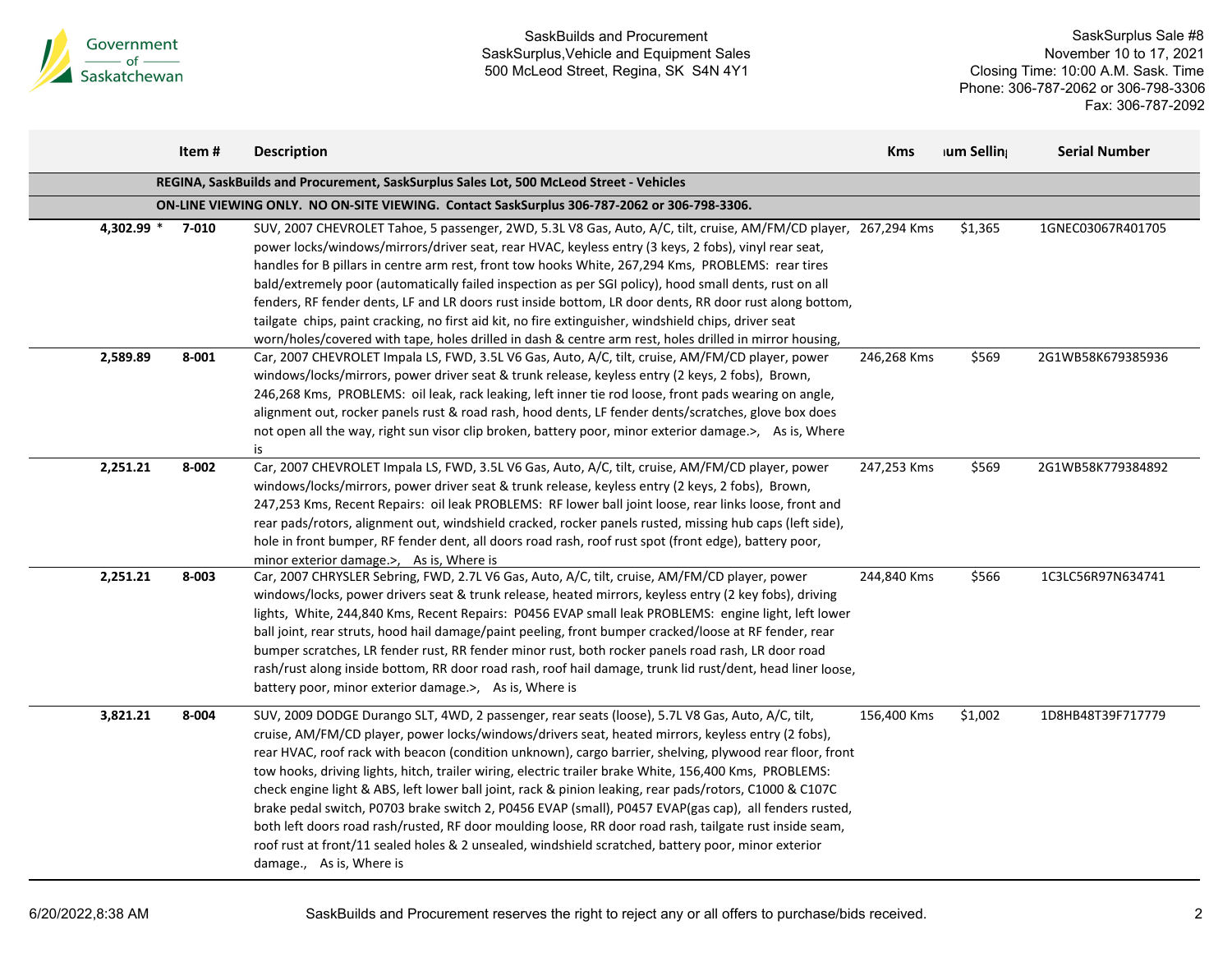

 $\blacksquare$ 

### SaskBuilds and Procurement SaskSurplus,Vehicle and Equipment Sales 500 McLeod Street, Regina, SK S4N 4Y1

SaskSurplus Sale #8 November 10 to 17, 2021 Closing Time: 10:00 A.M. Sask. Time Phone: 306-787-2062 or 306-798-3306 Fax: 306-787-2092

|          | Item# | <b>Description</b>                                                                                                                                                                                                                                                                                                                                                                                                                                                                                                                                                                                                                                                                                                                                                                                                                                                                                                                                                                           | <b>Kms</b>  | ium Selling | <b>Serial Number</b> |
|----------|-------|----------------------------------------------------------------------------------------------------------------------------------------------------------------------------------------------------------------------------------------------------------------------------------------------------------------------------------------------------------------------------------------------------------------------------------------------------------------------------------------------------------------------------------------------------------------------------------------------------------------------------------------------------------------------------------------------------------------------------------------------------------------------------------------------------------------------------------------------------------------------------------------------------------------------------------------------------------------------------------------------|-------------|-------------|----------------------|
| 1,921.21 | 8-005 | SUV, 2006 JEEP Liberty, 4WD, 5 passenger, 3.7L V6 Gas, Auto, A/C, tilt, cruise, AM/FM/CD plaer, power<br>windows/locks/mirrors, keyless entry (2 fobs), hitch, trailer wiring, driving lights, roof rails Silver,<br>242,118 Kms, PROBLEMS: front differential noise, no park brake, belt tensioner, all brake pads/rotors,<br>A/C compressor, driver door window will not roll up (tape holding seal along top of windshield loose),<br>both left doors badly rusted, both right doors rusted along bottom, RF fender scratches, both rocker<br>panels rusted, all rims paint peeling, tailgate scratches/rust around upper brake light, roof rust along<br>front edge, wheel wrench & jack missing, battery poor, minor exterior damage., As is, Where is                                                                                                                                                                                                                                  | 242,118 Kms | \$576       | 1J4GL48K96W224466    |
| 3,889.89 | 8-006 | Truck, 2009 CHEVROLET Silverado 3500, RWD, crew cab, 8' box, has a back seat, 6.0L V8 Gas, Auto, A/C, 354,063 Kms<br>tilt, cruise, AM/FM, power mirrors/locks/windows, keyless entry (2 fobs, 3 keys), front tow hooks, grille<br>inserts, side steps, hitch, trailer wiring, electric brake, westward jobsite chest mounted in box (24" deep<br>x 45" wide x 21" high - rusty exterior, oil contaminents inside- condition unknown) White, 354,063 Kms,<br>PROBLEMS: oil cooling lines seeping, front and rear pads & rotors, tires cupped, rocker panels rusted,<br>front bumper dent, rear bumper dents/bent, all fenders rust/dents, both left doors dents, dent on both<br>box rails, rear seat belt (middle) doesn't work, driver seat worn/ripped, paint splatter in interior, 2 holes<br>in centre hump & floor pan, centre arm rest worn, drivers weather stripping poor, wipers poor, battery<br>poor, roof small rust spots, minor exterior damage.>, As is, Where is             |             | \$572       | 1GCHC73KX9F168626    |
| 6,289.89 | 8-007 | Truck, 2012 DODGE Ram 1500, 4WD, crew cab, 5'7" box, has a back seat, 5.7L V8 Gas, Auto, A/C, tilt,<br>cruise, AM/FM/CD player, power locks/mirrors/windows, keyless entry (2 fobs, 2 keys), Leer black<br>fiberglass topper, sliding side windows (condition unknown), side steps, front tow hooks, mud flaps,<br>hitch, trailer wiring, electric trailer brake Black, 254,889 Kms, PROBLEMS: brakes grinding, front and<br>rear pads & rotors, right lower ball joint slight play, rear links, both outer CV boots, wheel alignment<br>needed, all tires poor, front bumper rusted, rear bumper bent, tailgate will not open, both bumpers<br>rusted, centre console damaged, LF fender rust/scratches/road rash, RF fender rust, RR fender road<br>rash, windshield chips, left plate light out, cushion for jump seat missing, hood chips/scratches, roof<br>scratches/rust spots/2 sealed holes, battery poor, minor exterior damage., As is, Where is                                  | 254,889 Kms | \$2,195     | 1C6RD7KT1CS224681    |
| 5,089.89 | 8-008 | Truck, 2012 DODGE Ram 1500, 4WD, crw cab, 5'7" box, has a back seat, 5.7L V8 Gas, Auto, A/C, tilt,<br>cruise, AM/FM/CD player, power locks/mirrors/windows, keyless entry (2 fobs, 2 keys), Leer black<br>fiberglass topper, sliding side windows (condition unknown), side steps, grille inserts, front tow<br>hooks, slide out with plywood box attached-condition unknown, hitch, trailer wiring, electric trailer<br>brake, mud flaps Black, 303,478 Kms, PROBLEMS: both lower ball joints, wheel alignment needed,<br>TPMS, windshield cracked, rear bumper rusted/bent, tailgate will not open, LF fender rusted, LR fender<br>road rash, RF fender scratch, RR fender small rust spot, LF door dent, front bumper chips/scratches,<br>hood chips, rear bumper rusted, bent, stone chips, cushion for jump seat missing (aluminum tray in its<br>place), brackets mounted to roof frame, roof small rust spot/2 sealed holes, battery poor, minor<br>exterior damage., As is, Where is | 303,478 Kms | \$1,460     | 1C6RD7KT5CS224683    |

 $\overline{\phantom{0}}$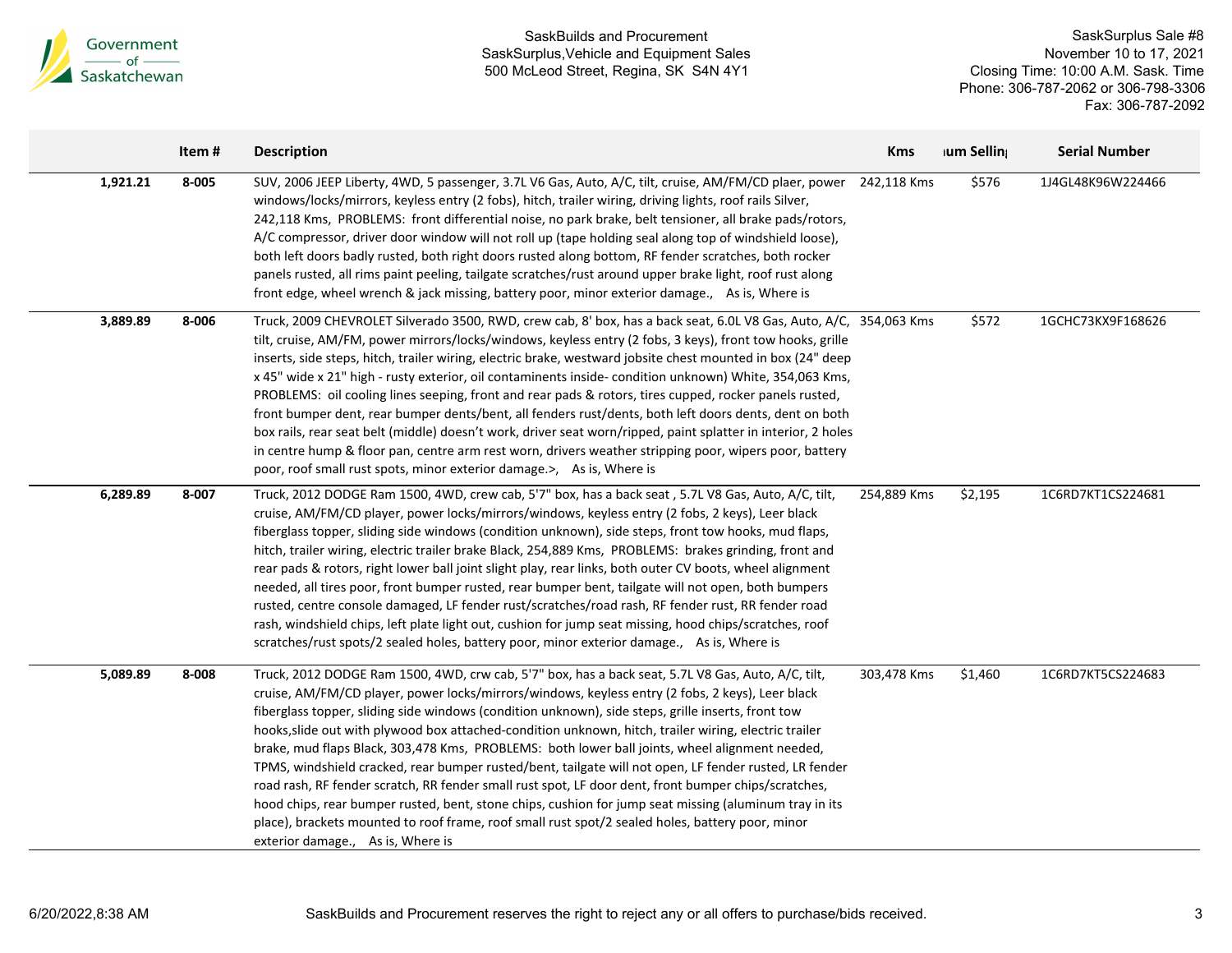

|          | Item#     | <b>Description</b>                                                                                                                                                                                                                                                                                                                                                                                                                                                                                                                                                                                                                                                                                                                                                                                                                                                                                                                                                                                                                                                                  | <b>Kms</b>  | ium Selling | <b>Serial Number</b> |
|----------|-----------|-------------------------------------------------------------------------------------------------------------------------------------------------------------------------------------------------------------------------------------------------------------------------------------------------------------------------------------------------------------------------------------------------------------------------------------------------------------------------------------------------------------------------------------------------------------------------------------------------------------------------------------------------------------------------------------------------------------------------------------------------------------------------------------------------------------------------------------------------------------------------------------------------------------------------------------------------------------------------------------------------------------------------------------------------------------------------------------|-------------|-------------|----------------------|
| 3,589.89 | 8-009     | Truck, 2007 FORD F150, RWD, super cab, 6'6" box, has a back seat, 4.6L V8 Gas, Auto, A/C, tilt, cruise,<br>AM/FM, 2 keys, mud flaps, head ache rack, hitch, trailer wiring White, 215,720 Kms, PROBLEMS:<br>flagged by mechanic for rust and age of vehicle, power steering leak, front tires worn, TPMS, grille<br>broken, front bumper small dents, rear bumper pad loose, LF fender rust, LR & RR fender dent/rust, RR<br>door dents, tailgate dents, wiper blades poor, missing RR hub cap, floor of box has rust spots, battery<br>noor minor exterior damages Acic Where is                                                                                                                                                                                                                                                                                                                                                                                                                                                                                                   | 215,720 Kms | \$530       | 1FTRX12W97FB24026    |
| 7,089.89 | $8 - 010$ | Truck, 2010 FORD F250, 4WD, crew cab, 6'9" box, has a back seat, 5.4L V8 Gas, Auto, A/C, tilt, cruise,<br>AM/FM/CD player, power locks/windows/heated mirrors, keyless entry (1 fob, 2 keys), front mounted<br>receiver, side steps, mud flaps, front tow hooks, trailer tow mirrors, trailer hitch, trailer wiring (may be<br>damaged), spare tire (loose in box, may not be compatible with vehicle) White, 225,282 Kms, Recent<br>Repairs: TMPS, day time lights, side marker PROBLEMS: play in upper right ball joint, both rear axle<br>seals sweating, rear bumper bent/rust, hood chips, rust spot, LF fender dented, RR fender dents, all<br>fenders road rash, LF door dent, RR door scratch, tailgate dents/missing molding, truck box damage, LF<br>mirror hole in housing, LF seat and back worn/trim loose, rear bumper pad bolted down, missing jump<br>seat, holes in head liner, front bumper scratches, hood chip/rust spot, roof small rust spots/scratches/4<br>sealed holes, battery poor, wheel wrench & jack missing, minor exterior damage., As is, Where is | 225,282 Kms | \$1,553     | 1FTSW2B53AEA01417    |
| 6,289.89 | 8-011     | Truck, 2013 FORD F250 Super Duty, 4WD, super cab, 6'9" box, has a back seat, 6.2L V8 Gas, Auto, A/C,<br>tilt, cruise, AM/FM/CD/MP3, power locks/front windows, heated mirrors, keyless entry (2 fobs), grille<br>inserts, front tow hooks, mud flaps, side steps, hitch, trailer wiring, electric trailer brake, trailer tow<br>mirrors, headache rack with beacon (condition unknown) Blue, 313,783 Kms, PROBLEMS: brakes poor,<br>right outer tie rod, front & rear pads & rotors, all tires poor, alignment out, engine oil 1 litre down, both<br>rear fenders multiple scratches, LR door dented, roof small dents & rust spots, tailgate<br>dents/scratches/molding loose, windshield cracked/chipped, driver seat ripped/worn, rear bumper<br>small dent, driver's seatbelt buckle damaged, seats soiled, battery poor, minor exterior damage.>, As                                                                                                                                                                                                                           | 313,783 Kms | \$3,325     | 1FT7X2B68DEA00683    |
| 5,089.89 | $8 - 012$ | Van, 2008 FORD E350 Econoline Wagon, RWD, 15 passenger, 5.4L V8 Gas, Auto, A/C, tilt, cruise,<br>AM/FM, power locks/front windows, 1 key, beacon on roof & light mounted facing forward on<br>windshield (condition unknown), hitch, trailer wiring Brown, 174,012 Kms, PROBLEMS: engine light,<br>ABS, RSC, e-brake does not hold, P0126 coolant thermostat stuck open, P0171 & P0174 system to lean<br>B1 & B2, C1175 & C1236 LR wheel speed sensor, B1318 battery voltage low, B1317 battery voltage high,<br>hood small dents, RR door cracked at bottom/rust, both bumpers scratches/small dents, all fenders<br>road rash, LF fender rust, driver seat cushion worn, all rear bench seats stained, seats in row 3 & 4<br>damaged, cable cut between front seats, windshield condition unknown, plate light out, crank for jack<br>loose under back seat, spare tire not secured (may not be compatible with vehicle), battery poor, minor<br>exterior damage., As is, Where is                                                                                                | 174,012 Kms | \$514       | 1FBSS31LX8DB48730    |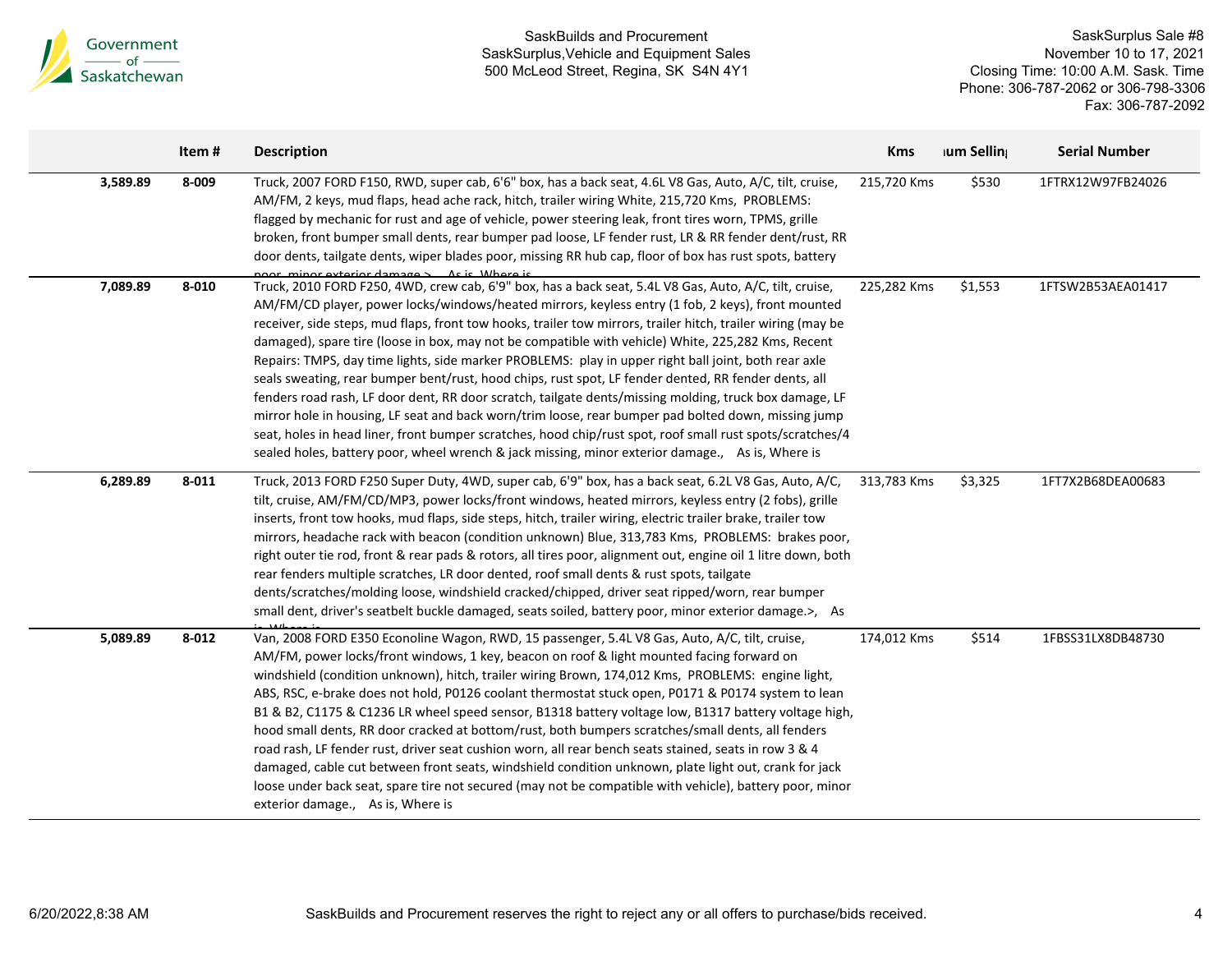

SaskSurplus Sale #8 November 10 to 17, 2021 Closing Time: 10:00 A.M. Sask. Time Phone: 306-787-2062 or 306-798-3306 Fax: 306-787-2092

|                 | Item#                                                                                           | <b>Description</b>                                                                                                                                            | <b>Kms</b> | <b>Ium Selling</b> | <b>Serial Number</b>                   |  |  |  |  |
|-----------------|-------------------------------------------------------------------------------------------------|---------------------------------------------------------------------------------------------------------------------------------------------------------------|------------|--------------------|----------------------------------------|--|--|--|--|
|                 |                                                                                                 | REGINA, SaskBuilds and Procurement, SaskSurplus Sales Lot, 500 McLeod Street - Miscellaneous Items and Equipment.                                             |            |                    |                                        |  |  |  |  |
|                 | ON-LINE VIEWING ONLY. NO ON-SITE VIEWING. Contact SaskSurplus (306) 787-2062 or (306) 798-3306. |                                                                                                                                                               |            |                    |                                        |  |  |  |  |
| $51.99 * 7-101$ |                                                                                                 | Aluminum Chest, , Lock handles face front, no keys, , , 30 1/4 inches W x 17 3/4 inches D x 19 3/4<br>inches H, lip open up, has some mount holes, , , , Good |            | \$15               | NIL serial # KRJ made 410704           |  |  |  |  |
| 50.99 $*$       | $7 - 102$                                                                                       | Aluminum Chest, , Lock handles, face front, no keys, , , 30 1/4 inches W x 17 3/4 inches D x 19 3/4<br>inches H, lip open up, has some mount holes, ,, , Good |            | \$15               | NIL serial # Titan Stainless<br>437563 |  |  |  |  |
| 53.00 *         | 7-103                                                                                           | Aluminum Chest, , Lock handles, face front, no keys, , , 30 1/4 inches W x 17 3/4 inches D x 19 3/4<br>inches H, lip open up, has some mount holes, ,, , Good |            |                    | \$15 NIL serial # KRJ made 417139A     |  |  |  |  |
| 1.26            | 8-107                                                                                           | Ballast, Lot of 2, Metal, , , Program start, 347 volt, , , , Good                                                                                             |            | \$1                |                                        |  |  |  |  |
| 45.45           | 8-101                                                                                           | Battery charger, , Marquette model 610, , , charger/starter/booster. 6/12 volt. Some fucntions may not<br>work., , , , Poor                                   |            | \$20               |                                        |  |  |  |  |
| 5.00            | 8-108                                                                                           | Battery Unit, , Weatherproof, , , Bolla, with heads, 12 VDE, , , , Good                                                                                       |            | \$1                |                                        |  |  |  |  |
| 7.77            | 8-109                                                                                           | Cable, , Station Z, , , 200 meters, , , , Good                                                                                                                |            | \$1                |                                        |  |  |  |  |
| 78.00           | 8-140                                                                                           | Cable Grip-Puller, , 2.5 tonne, , , Operational, , , , Fair                                                                                                   |            | \$1                |                                        |  |  |  |  |
| 11.00           | $8 - 110$                                                                                       | Chop Saw Grinding Discs, Lot of 3, Cutting Material, , , 14X 3/32, 1 inch arbor, SAIT Brand, , , , Good                                                       |            | \$1                |                                        |  |  |  |  |
| 66.18           | $8 - 111$                                                                                       | Circuit Breaker, , EATON, , , 225 Amp, 600 Volt, 3 pole, , , , Good                                                                                           |            | \$1                |                                        |  |  |  |  |
| 9.00            | 8-112                                                                                           | Circuit Breaker, , Square D, FAL 34060, , , 3 pole, 60 Amp , 600 Volts, , , , Good                                                                            |            | \$1                |                                        |  |  |  |  |
| 35.00           | 8-141                                                                                           | Circular Saw, , Makita, Model: 5007nb, , , Operational, , , , Fair                                                                                            |            | \$1                | 391,308                                |  |  |  |  |
| 8.00            | $8 - 142$                                                                                       | Circular saw #389, , Milwaukee, Model: 6365, , , 7.25", Corded, , , , Fair                                                                                    |            | \$1                | 546B499010496                          |  |  |  |  |
| 150.00          | $8 - 143$                                                                                       | Compound Miter Saw, , Makita, , , Operational, , , , Fair                                                                                                     |            | \$1                | LS 1013                                |  |  |  |  |
| 75.00           | 8-144                                                                                           | Concrete Vibrator, , Dreyer, , , Operational, , , , Fair                                                                                                      |            | $$1$$              | JE76103                                |  |  |  |  |
| 150.00          | $8 - 113$                                                                                       | Copper Wire, Lot of 2, Metal, ,, #14 AWG, RW90, Black 2 rolls approximately 500 Meters, ,, , Good                                                             |            | \$1                |                                        |  |  |  |  |
| 24.00           | 8-145                                                                                           | Cord Reel, , Metal, , , Operational , , , , Fair                                                                                                              |            | \$1                |                                        |  |  |  |  |
| 101.00          | $8 - 146$                                                                                       | Coumpound Miter saw, , Hitachi, 1016, , , Operational, , , , Fair                                                                                             |            | \$1                | W872443                                |  |  |  |  |
| 10.51           | 8-114                                                                                           | Dimmers and Covers, Lot of 6, Plastic and Metal, , , Lutron, 120 volt, , , , Good                                                                             |            | \$1                |                                        |  |  |  |  |
| 6.00            | $8 - 115$                                                                                       | Disconnect, , Weatherproof, , , 30 A, 600 Volt, , , , Good                                                                                                    |            | \$1                |                                        |  |  |  |  |
| 2.00            | 8-116                                                                                           | Door Opener Push Buttons, Lot of 2, Metal, electric, ,, Wheel chair entry, ,, , Good                                                                          |            | \$1                |                                        |  |  |  |  |
| 1.26            | $8 - 117$                                                                                       | Down Spout Hangers, lot of 6, Metal, , , , , , , Good                                                                                                         |            | \$1                |                                        |  |  |  |  |
|                 |                                                                                                 |                                                                                                                                                               |            |                    |                                        |  |  |  |  |

6/20/2022,8:38 AM SaskBuilds and Procurement reserves the right to reject any or all offers to purchase/bids received. 5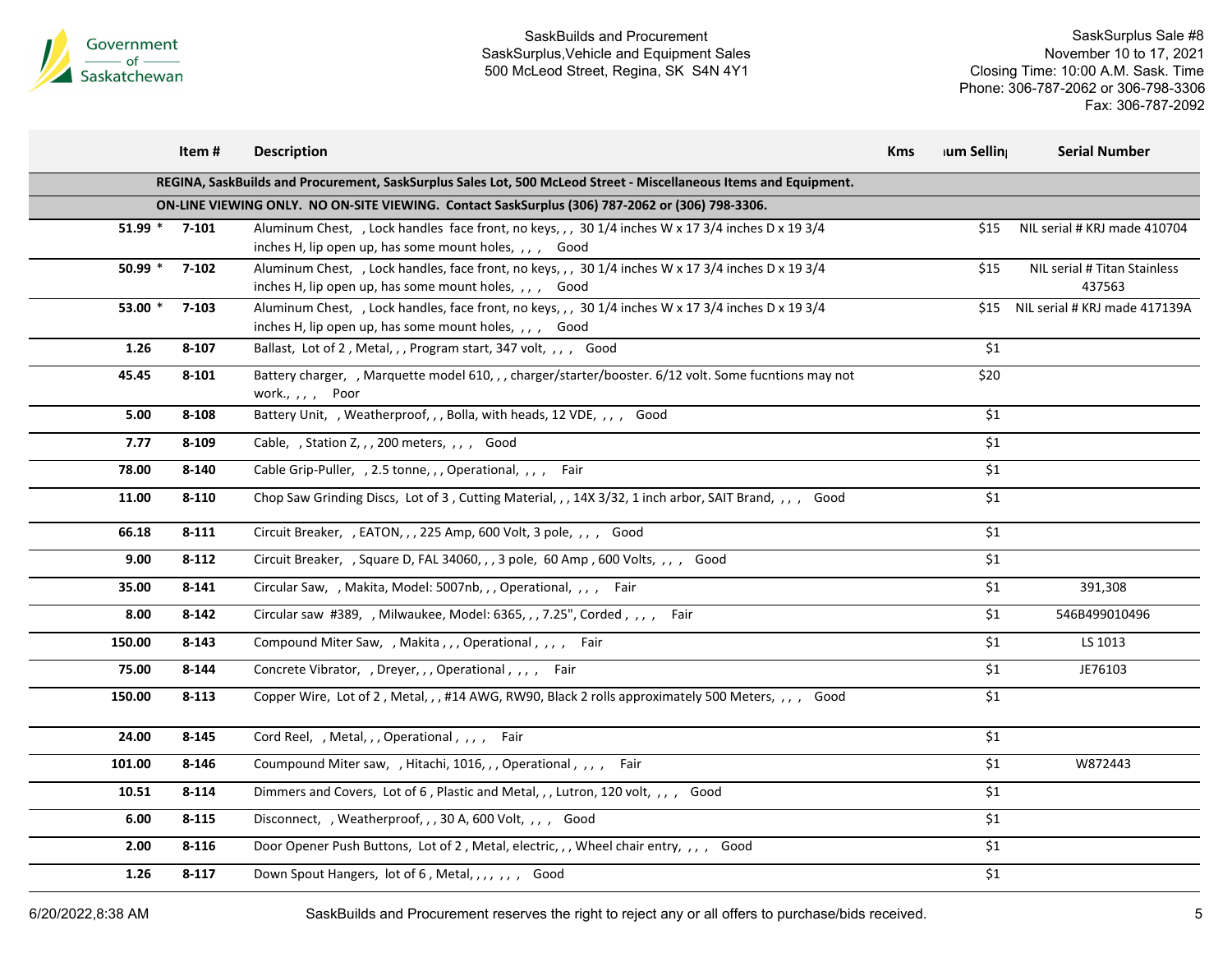

|          | Item#     | <b>Description</b>                                                                                                                                                                                            | <b>Kms</b> | lum Selling   | <b>Serial Number</b> |
|----------|-----------|---------------------------------------------------------------------------------------------------------------------------------------------------------------------------------------------------------------|------------|---------------|----------------------|
| 10.57    | $8 - 118$ | Downlight Fixture, , Metal, , , 6 inch, 120 volt, 4000 K, , , , Good                                                                                                                                          |            | \$1           |                      |
| 21.00    | $8 - 147$ | Drill, , Dewalt, 18V XRP Cordless, , , Unknown if operational, , , , Fair                                                                                                                                     |            | \$1           | 70,109               |
| 42.50    | $8 - 119$ | Drill, Reversible, , Hitachi, 3/8 inch, DS 14DVF, , , 2 batteries, 14.4 volt, charger, case, with charger and<br>case, operational, , , , Good                                                                |            | \$1           | JD34155              |
| 5.00     | $8 - 120$ | Engergi Tripak, , Plastic and Metal, , , 24 volt Lutron Power Pak, , , , Good                                                                                                                                 |            | \$1           |                      |
| 127.57   | $8 - 152$ | Fiberglass truck box topper, , Cap It Genuine Truckware. Black in color, , , Keys Inside Topper, Sliding<br>Side and Front Windows, Scratch L/R Corner, Aprox box size. 6 feet by 5 feet 2 inches, ,,, , Fair |            | \$100         |                      |
| 307.00   | $8 - 153$ | Fiberglass truck box topper, , Raider Vagabond, white in color,, , , No keys, Beacon-Condition Unknown,<br>Small Side Slider Windows, Clear Coat Peeling, Aprox box size. 5 feet by 4 feet 8 inches, ,,, Fair |            | \$75          |                      |
| 127.57   | 8-154     | Fiberglass truck box topper, , Raider Vagabond, white in color,, , , No keys, Flip out Side Windows,<br>Aprox box size. 6 feet by 5 feet 2 inches, , , , Fair                                                 |            | \$100         |                      |
| 4.50     | 8-121     | Flange Kit, Lot of 46, Metal, ,, Row adapter brackets, ,, , Good                                                                                                                                              |            | \$1           |                      |
| No Bid * | 8-164     | Folding Bench Seat, , 2nd row, 2 person, black cloth with head rests, , , cup holder, wheels on rear<br>mounting frames to assist in removal, may fit a 2006 or 2007 Dodge Caravan, ,,, Fair                  |            | \$10          |                      |
| No Bid * | 8-165     | Folding Bench Seat, , 2nd row, 2 person, black cloth with head rests, , , cup holder, wheels on rear<br>mounting frames to assist in removal, may fit a 2006 or 2007 Dodge Caravan, ,,, Fair                  |            | \$10          |                      |
| 25.00    | $8 - 122$ | Fuses, Lot of 50, Metal,,, Various wattage, Fuse Tek,,,, Good                                                                                                                                                 |            | \$1           |                      |
| 72.00    | 8-148     | Hammer Drill, , Ramset, , , Operational, , , , Fair                                                                                                                                                           |            | \$1           | 1,243,249            |
| 6.00     | $8 - 123$ | Heater Overloads, Lot of 100, Metal, , , , , , Good                                                                                                                                                           |            | $\mathsf{S}1$ |                      |
| 9.01     | 8-149     | Hoist, Winch, Rigging, , Lebus, , , Chain Hooks, Red, , , , Fair                                                                                                                                              |            | \$1           |                      |
| 2.76     | $8 - 124$ | Light Fixture, , Metal, , , 8 feet, 120V to 277 Volt, T5,, , , , Good                                                                                                                                         |            | \$1           |                      |
| 2.76     | 8-125     | Light Fixture, Lot of 3, Metal, , , 8 feet, 120V to 277 Volt, T8,, ,, , Good                                                                                                                                  |            | \$1           |                      |
| 18.00    | 8-126     | Load Center, , Metal and plastic, , , 60 amp, 120/240 volt, 1 phase, Square D, , , , Good                                                                                                                     |            | \$1           |                      |
| 5.00     | $8 - 127$ | LVT Cable, , Copper, , , #18 gauge, 6 conductor, 30 meters, , , , Good                                                                                                                                        |            | \$1           |                      |
| $1.76*$  | $6 - 174$ | Magnetic ballasts, Lot of 2, Sylvania, Luminux, ,, For 50 watt, high pressure sodium bulbs, 120 volt, ,, ,<br>New in Box                                                                                      |            | \$1           |                      |
| $15.00*$ | $6 - 175$ | Manual Motor Controller, , Pass and Seymour, Legrand, , , 3-30 HP motor rating, all poles breaking, 3 P,<br>$3PH, , , ,$ Good                                                                                 |            | \$1           | Cut 7863-R           |
| 76.00    | 8-150     | Miter saw stand, , Mastercraft, , , , , , , Fair                                                                                                                                                              |            | \$1           |                      |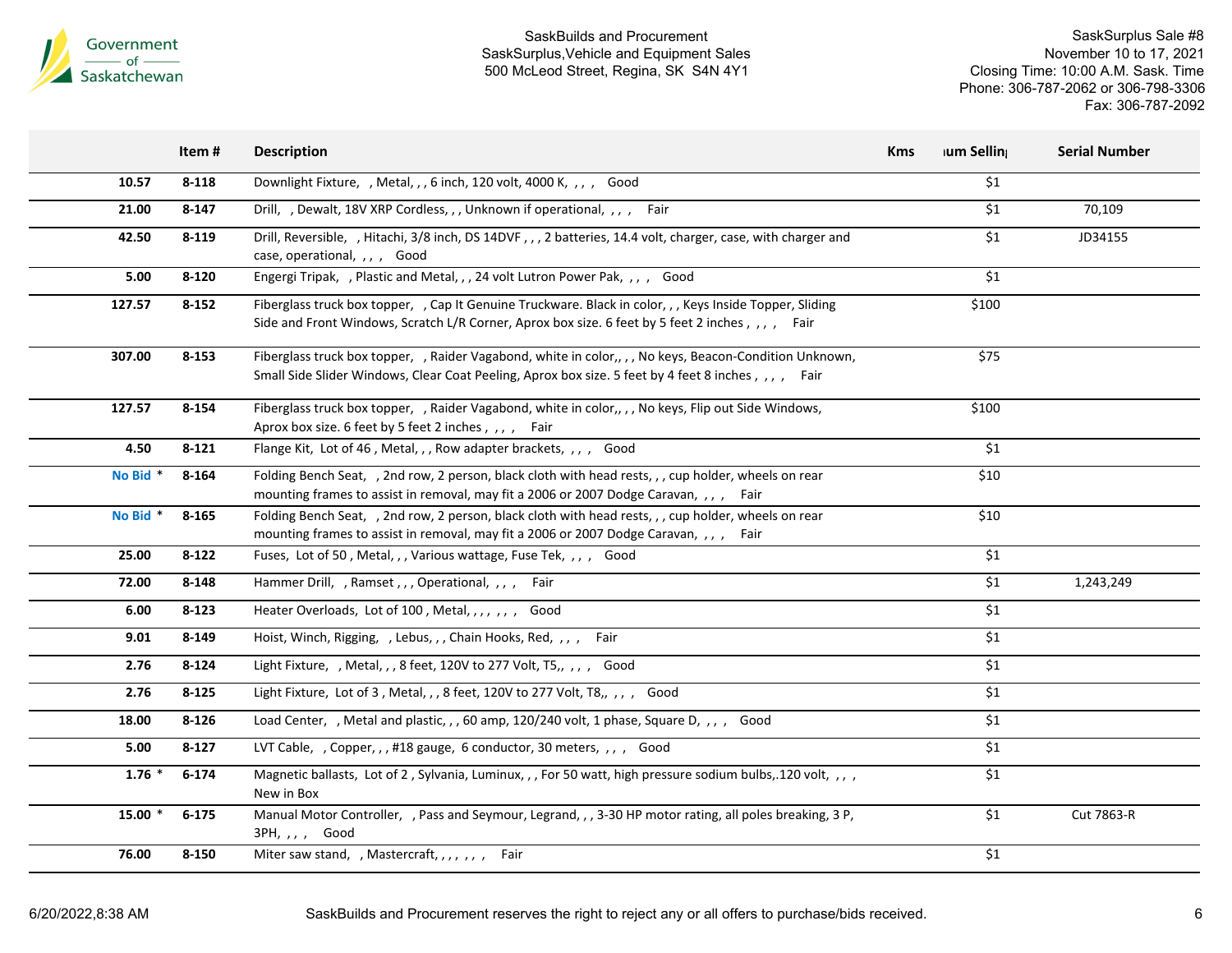

|            | Item#     | <b>Description</b>                                                                                                                              | <b>Kms</b> | ium Selling | <b>Serial Number</b>                     |
|------------|-----------|-------------------------------------------------------------------------------------------------------------------------------------------------|------------|-------------|------------------------------------------|
| 12.00      | $8 - 128$ | Open Tank Float Switch, Lot of 3, Metal, ,, Square D, 9036GG2, ,, , Good                                                                        |            | \$1         |                                          |
| 19.01      | 8-129     | Parking Rail Receptacles, Lot of 15, Metal, ,, IPLC 120 volt, ,, , Good                                                                         |            | \$1         |                                          |
| 12.00      | $8 - 130$ | Pressure Switch, Lot of 3, Metal, ,, Square D, 9013 GHG 2J S8X, ,, , Good                                                                       |            | \$1         |                                          |
| $3.11*$    | $6 - 189$ | Push button sign indicators, Lot of 137, Metal, Westinghouse, ,, 1 3/4 "W, 1/2 " open centre for<br>Westinghouse panel, , , , Good              |            | \$1         |                                          |
| 15.00      | $8 - 131$ | Push on Breakers, Lot of 36, Metal and plastic, , , Eaton, Siemens, Cutler-Hammer, , , , Good                                                   |            | \$1         |                                          |
| 6.00       | $8 - 132$ | Remote Leads, Lot of 2, Weatherproof, , , Bolla, 12 VDE, , , , Good                                                                             |            | \$1         |                                          |
| 3.59       | $8 - 133$ | Rope, Lot of 2, 3/8 inch,,, 10 meters each,,,, Good                                                                                             |            | \$1         |                                          |
| 107.50     | $8 - 102$ | Running boards, set of 2, Ford Factory,,, OEM. Removed from a 2018 F250 Crew Cab.,,,,<br>Excellent                                              |            | \$50        | 800,997                                  |
| 107.50     | 8-166     | Running Boards, Set of 2, removed from a 2006 Ford F250 4 door cab,,, black,,,, Fair                                                            |            | \$40        | 438,275                                  |
| $10.00*$   | $7 - 135$ | Seat, , grey cloth, , , may be complatible with a 2008 Ford E350 passenger van, , , ,<br>Fair                                                   |            | \$10        | 424,259                                  |
| No Bid *   | $8 - 167$ | Seats, Lot of 4, cloth, , , grey, may be compatable with a 2006 Ford Econoline E350, 15 passenger, , , ,<br>Fair                                |            | \$40        | 422,543                                  |
| 22.00      | 8-134     | Split Braided Sleeving, , Black Woven Plastic, , , 15 meters, , , , Good                                                                        |            | \$1         |                                          |
| 14.77      | 8-135     | Strip Light Fixture, , LED, Metal, , , 4 feet, 347 volt, , , , Good                                                                             |            | \$1         |                                          |
| 5.47       | 8-136     | Stud Mount Device Boxes, Lot of 6, For wood mount, , , , , , , Good                                                                             |            | \$1         |                                          |
| 60.01      | $8 - 103$ | Tire on steel rim, , Goodyear Integrity. M+S, , , 225/60R/16. May be compatable with a 2007 Chev.<br>Impala.<br>314526, , , , Fair              |            | \$20        | Manufacture date. Week 15,<br>year 2011  |
| 29.01      | $8 - 104$ | Tire on steel rim, , Hercules Max Plus IV, M+S, , , 225/60R/16. May be compatable with a 2008 Chev.<br>Impala.<br>316240, , , , Poor            |            | \$10        | Manufacture date. Week 53,<br>year 2012. |
| $121.27$ * | $7 - 143$ | Tires, Set of 2, 16 inch, 205/60R/16, Winter TXI, , , M+S, Snowflake, manufacture date: week 24, year<br>2016, , , , Good                       |            | \$80        |                                          |
| $127.77*$  | $7 - 144$ | Tires, Set of 2, 16 inch, 205/60R/16. Sumitomo Ice Edge, , , M+S. Snowflake. Manufacture date: week<br>17, year 2018, , , , Good                |            | \$80        |                                          |
| No Bid *   | $5 - 138$ | Tires, Set of 4, 16 inch, 225/60R/16, Cooper,,, Grand Touring, M+S, Manufacture date - week 48,<br>year 2016, 6/32 tread depth, , , , Fair      |            | \$120       |                                          |
| 167.99 *   | $6 - 259$ | Tires, Set of 4, 17 inch, 225/55R/17, Goodyear,,, Assurance All Season M+S. Manufacture date: week<br>44, year 2019, tread depth 8/32, ,,, Fair |            | \$100       |                                          |
| 75.00 *    | $7 - 155$ | Tires, Set of 2, 17, inch 215/60R/17, Winter TXI, , , M+S, Snowflake, manufacture date: week 24, year<br>2016, , , , Fair                       |            | \$50        |                                          |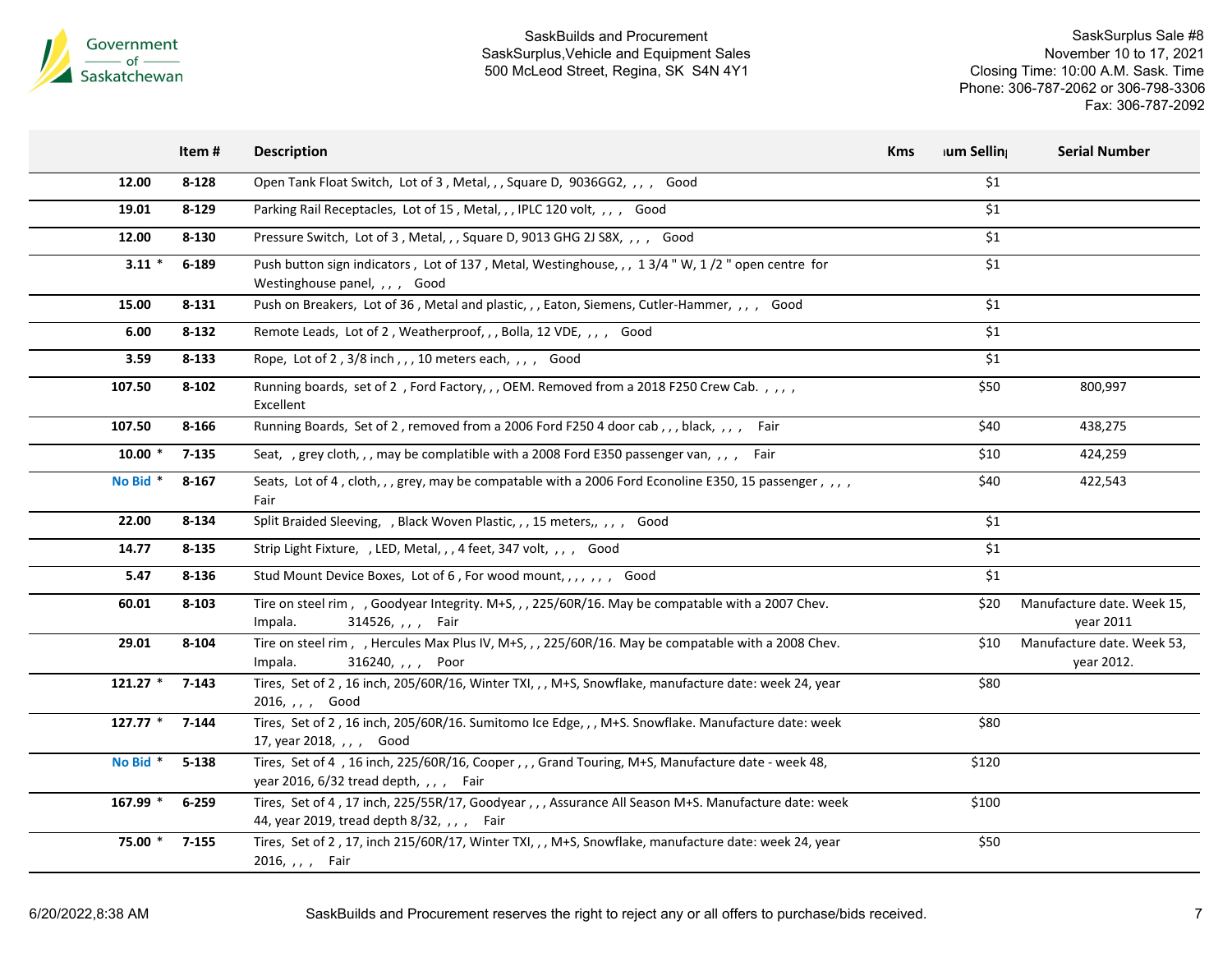

SaskSurplus Sale #8 November 10 to 17, 2021 Closing Time: 10:00 A.M. Sask. Time Phone: 306-787-2062 or 306-798-3306 Fax: 306-787-2092

|              | Item#     | <b>Description</b>                                                                                                                                                                                                                                                                                                                                                                                                                                                    | <b>Kms</b> | ium Selling | <b>Serial Number</b>       |
|--------------|-----------|-----------------------------------------------------------------------------------------------------------------------------------------------------------------------------------------------------------------------------------------------------------------------------------------------------------------------------------------------------------------------------------------------------------------------------------------------------------------------|------------|-------------|----------------------------|
| 100.00       | $8 - 155$ | Tires, Set of 2, BF Goodrich Rugged Trail T/A, M+S,,,LT245/75R/17, Manufacture date. Week 24, year<br>2009., , , , Good                                                                                                                                                                                                                                                                                                                                               |            | \$90        |                            |
| 61.01        | 8-156     | Tires, Set of 4, Firestone All Season. M+S, , , 225/65R/16, Manufacture date. Week 47, year 2017., , , ,<br>Poor                                                                                                                                                                                                                                                                                                                                                      |            | \$40        |                            |
| 256.06       | $8 - 105$ | Tires, set of 4, Firestone Winterforce. M+S, snowflake, ,, 225/60R/16, ,, , Excellent                                                                                                                                                                                                                                                                                                                                                                                 |            | \$200       | Manufacture date. Week 05, |
| 287.53       | 8-158     | Tires, Set of 4, Goodyear Ultra Grip Winter. Snow flake, M+S, , , 215/65R/17, Manufacture date. Week<br>25, year 2018., , , , Good                                                                                                                                                                                                                                                                                                                                    |            | \$160       |                            |
| 146.99       | $8 - 162$ | Tires, Set of 4, Michelin Defender T+H. M+S,,, 235/55R/17, Manufacture date. Week 16, year 2016.,<br>,, Fair                                                                                                                                                                                                                                                                                                                                                          |            | \$120       |                            |
| No Bid *     | $8 - 163$ | Tires, Set of 4 , Sumitomo HTR Enhance. M+S, , , 215/60R/17, Manufacture date. Week 41, year 2016.<br>$, , , ,$ Fair                                                                                                                                                                                                                                                                                                                                                  |            | \$120       |                            |
| 131.99       | $8 - 159$ | Tires, Set of 4 , Sumitomo HTR Enhance. M+S, , , 215/65R/16, Manufacture date. Week 20, year 2017.,<br>$, , ,$ Fair                                                                                                                                                                                                                                                                                                                                                   |            | \$120       |                            |
| 256.06       | $8 - 157$ | Tires, Set of 4, Sumitomo Ice Edge. Snow Flake., , , 225/60R/16, Manufacture date. Week 20. Year<br>2018, , , , Good                                                                                                                                                                                                                                                                                                                                                  |            | \$160       |                            |
| 215.00       | $8 - 161$ | Tires, Set of 4, Sumitomo Ice Edge. Snow flake. M+S,,, 215/60R/17, Manufacture date. Week 25, year<br>2018.,,,, Good                                                                                                                                                                                                                                                                                                                                                  |            | \$160       |                            |
| 315.50       | 8-160     | Tires, Set of 4, Sumitomo Ice Edge. Snow flake. M+S,,, 215/65R/16, Manufacture date. Week 22, year<br>2018., , , , Excellent                                                                                                                                                                                                                                                                                                                                          |            | \$250       |                            |
| 200.00       | $8 - 106$ | Topper, , Fiberglass Leer. Black in color. Sliding side windows., , , Removed from a 2012 Ram 1500. 5<br>foot 7 inch box. Keys available - locks do not work., , , , Good                                                                                                                                                                                                                                                                                             |            | \$100       | 437,720                    |
| 1,311.00     | 8-178     | Trailer, Cable Dolly/Reel, , 1974, Home Built, Hydraulic, , , Pintle eye hook up, 6 pin round style trailer<br>connection, electric brakes, tires-11:00 x 20, 12 ply, 3 hydraulic jack sticks, 1 for tongue and 2 to raise<br>reel carrier, 2 rear stabilizer drop down legs, 2 small reel bars, tongue jack, tongue is 7 1/2 ft long, trailer<br>dimensions: 8 ft wide outside fender to outside fender, 10 ft from rear of dolly to start of tongue., , , ,<br>Good |            | \$500       | SASK90577000263            |
| 711.00       | 8-180     | Trailer, Cable Dolly/Reel, , 1980 Home Built, , , Pintle eye hook up, tongue jack, RV flat blade trailer<br>connection, 2 rear stablizer stands, small reel bar, 2 tires- ST 205/75 R15, trailer dimensions: 83 inches<br>wide, fender to outside fender, 10 1/2 ft long, hand cable winch., ,, , Good                                                                                                                                                                |            | \$500       | 3,211,989                  |
| $3,265.00$ * | 7-157     | Trailer, Flat Deck, , 1997 Trail Tech,,, total length 21 feet 7 inches, 22 ft, 101 inches wide from outside<br>fender to fender, wood deck 16 feet long, 80 inches wide with 2 beaver tails, 2 rear ramps, tires 4-<br>ST235 85/R16,6 pin round trailer connection, center tong jack, rear deck has a 2 ft slope, spare tire<br>235/65R16 on front, 1.3/4 inch, thick rod pintle eve<br>Good                                                                          |            | \$500       | 2CU138GA5V2002812          |
| $1,890.00$ * | 7-158     | Trailer, Flat Deck/Utility, , 2003 Majestic,,, total length 15 ft, 82 inches wide, fender to outside of<br>fender, deck 10 ft long, 60 inches wide, pintle hitch with 1 3/4 inch thickness rod, wind screen checker<br>plate 56 1/2 inch wide, 45 inches high, has 2 rear ramps, wood deck is in good shape, small 6 pin trailer<br>connection, tires ST 225 75R15.<br>Good                                                                                           |            | \$500       | 2M9US11263R151711          |
|              |           |                                                                                                                                                                                                                                                                                                                                                                                                                                                                       |            |             |                            |

6/20/2022,8:38 AM SaskBuilds and Procurement reserves the right to reject any or all offers to purchase/bids received. 8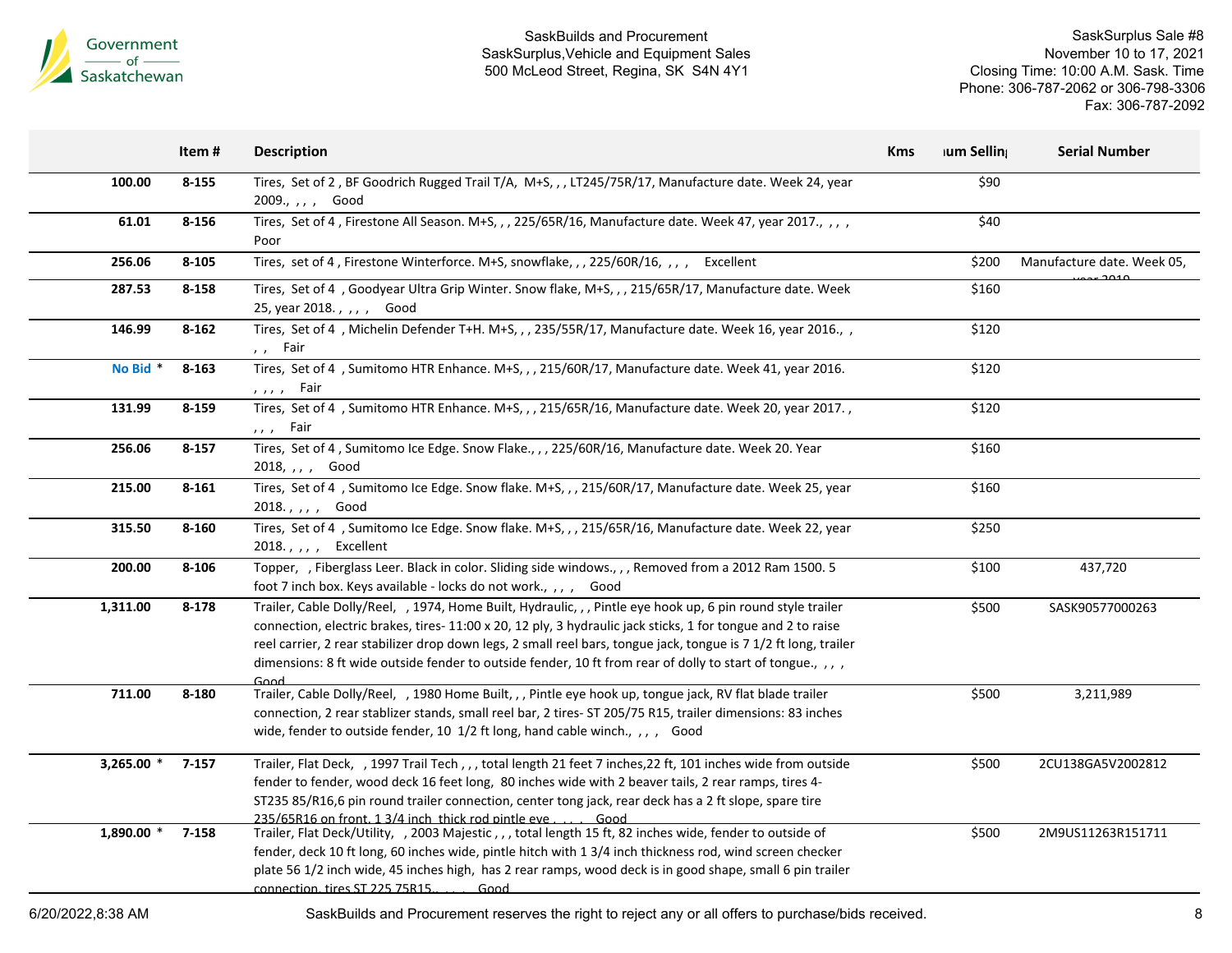

|          | Item#     | <b>Description</b>                                                                                                                                                                                                                                                                                                                                                                                                                                                             | <b>Kms</b> | ium Selling | <b>Serial Number</b> |
|----------|-----------|--------------------------------------------------------------------------------------------------------------------------------------------------------------------------------------------------------------------------------------------------------------------------------------------------------------------------------------------------------------------------------------------------------------------------------------------------------------------------------|------------|-------------|----------------------|
| 1,601.01 | 8-179     | Trailer, Pipe/Pole, , 1953, Home Built, , , Tandem axle, electric brakes, pintle eye hook up, RV style flat<br>blade trailer connection, 4 tires - ST225/75 R15, 10 ply, trailer dimensions: width fender to fender 77<br>1/2 inches, left side storage bin 7 1/2 ft X 33 wide, 3 tie down ratchet straps on driver side, 6 removable<br>posts.<br>Good                                                                                                                        |            | \$500       | SASK90577000244      |
| 5.00     | 8-137     | Transformer, , Auto, , , 7500 V A, 208-240 volt, , , , Good                                                                                                                                                                                                                                                                                                                                                                                                                    |            | \$1         |                      |
| $1.76$ * | 6-268     | Transformer, , Standard, , , high pressure sodium for 12/277/347 volt lights, lamp ignitor, and<br>capacitor, , , , New - Unused                                                                                                                                                                                                                                                                                                                                               |            | \$1         |                      |
| 610.50 * | $4 - 102$ | Truck Bed Topper, , Capit Genuine truck wear. Aluminium. Raised. Black in color., , , 83 inches long, 63<br>inches wide. 52 inches tall at the back. 25 1/2 inches tall at the front. 2 rear doors 25x44 1/2 inches<br>each. 67x30 shelving fro inside. 4 hold down clamps. 4 holes in roof. 4 small holes in rear panel. Hail<br>Damage. No keys available. door on each side of topper. may be compatible with a 2013 Ford F250 with<br><u>the tailgate removed.</u><br>Fair |            | \$500       | 438,777              |
| $6.00*$  | 6-294     | Vacuum switch, , Square D, , , Class 9016, type GVG-1, Form E, On 3, Off 8, 2 pole, , , , New                                                                                                                                                                                                                                                                                                                                                                                  |            | \$1         |                      |
| 19.00    | 8-138     | Variable Frequency Drive, , Metal and Plastic, , , Schneider, 3 phase, 1 HP, , , , , Good                                                                                                                                                                                                                                                                                                                                                                                      |            | \$1         | ATV 12HO75M3         |
| 12.57    | 8-139     | Wet Location Light Fixture, , LED, Metal, , , 4 feet, 120 volt to 277 volt, , , , Good                                                                                                                                                                                                                                                                                                                                                                                         |            | \$1         |                      |
| 127.50   | $8 - 151$ | Wood Clamp, , Ramset, , , 52.5" H, , , , Fair                                                                                                                                                                                                                                                                                                                                                                                                                                  |            | \$1         |                      |
| 1.25     | 8-168     | Desk, , Steelcase, Double Pedestal, Metal, laminate top, , , 60w x 30d & 60 long x 24 deep, two 2<br>drawer banks. Left Hand L-shaped, locks and keys,, ,, , Fair                                                                                                                                                                                                                                                                                                              |            | \$1         |                      |
| 1.25     | 8-169     | Desk, , Steelcase, Double Pedestal, Metal, laminate top, , , 60w x 30d & 60 long x 24 deep, two 2<br>drawer banks. Left Hand L-shaped, locks and keys,, ,, , Fair                                                                                                                                                                                                                                                                                                              |            | \$1         |                      |
| 1.25     | $8 - 170$ | Desk, , Steelcase, Double Pedestal, Metal, laminate top, , , 60w x 30d & 60 long x 24 deep, two 2<br>drawer banks. Left Hand L-shaped, locks and keys,, ,, , Fair                                                                                                                                                                                                                                                                                                              |            | \$1         |                      |
| 1.25     | $8 - 171$ | Desk, , Steelcase, Double Pedestal, Metal, laminate top, , , 60w x 30d & 60 long x 24 deep, two 2<br>drawer banks. Left Hand L-shaped, locks and keys,, ,, , Fair                                                                                                                                                                                                                                                                                                              |            | \$1         |                      |
| 4.80     | $8 - 172$ | Desk, , Steelcase, Double Pedestal, Metal, laminate top, , , 60w x 30d & 60 long x 24 deep, two 2<br>drawer banks. Left Hand L-shaped, locks and keys,, ,, , Fair                                                                                                                                                                                                                                                                                                              |            | \$1         |                      |
| $1.50*$  | 7-175     | Desk, , Steelcase, Double Pedestal, Metal, laminate top, , , 60w x 30d & 60 long x 24 deep, two 2<br>drawer banks. Right Hand L-shaped, locks and keys, ,, , Fair                                                                                                                                                                                                                                                                                                              |            | \$1         |                      |
| $1.50*$  | 7-176     | Desk, , Steelcase, Double Pedestal, Metal, laminate top, , , 60w x 30d & 60 long x 24 deep, two 2<br>drawer banks. Right Hand L-shaped, locks and keys, ,,, , Fair                                                                                                                                                                                                                                                                                                             |            | \$1         |                      |
| $1.50*$  | 7-177     | Desk, , Steelcase, Double Pedestal, Metal, laminate top, , , 60w x 30d & 60 long x 24 deep, two 2<br>drawer banks. Right Hand L-shaped, locks and keys, ,, , Fair                                                                                                                                                                                                                                                                                                              |            | \$1         |                      |
| $1.50*$  | 7-178     | Desk, , Steelcase, Double Pedestal, Metal, laminate top, , , 60w x 30d & 60 long x 24 deep, two 2<br>drawer banks. Right Hand L-shaped, locks and keys, ,, , Fair                                                                                                                                                                                                                                                                                                              |            | \$1         |                      |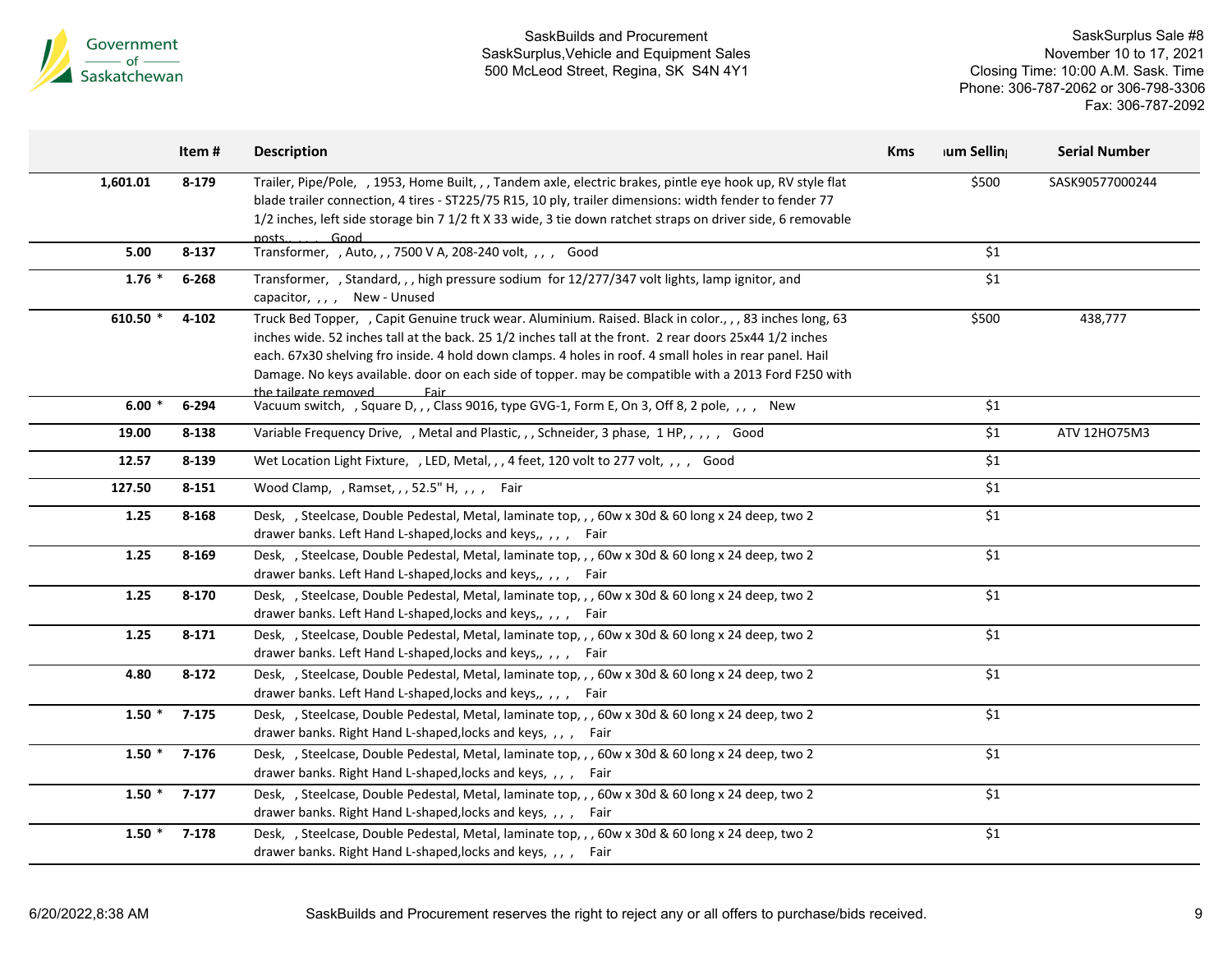

|          | Item #    | <b>Description</b>                                                                                                                                                                                             | <b>Kms</b> | <b>Ium Selling</b> | <b>Serial Number</b> |
|----------|-----------|----------------------------------------------------------------------------------------------------------------------------------------------------------------------------------------------------------------|------------|--------------------|----------------------|
| $1.50*$  | 7-179     | Desk., Steelcase, Double Pedestal, Metal, laminate top., , 60w x 30d & 60 long x 24 deep, two 2<br>drawer banks. Right Hand L-shaped, locks and keys, ,, , Fair                                                |            | \$1                |                      |
| 1.25     | $8 - 173$ | Desk, , Steelcase, Double Pedestal, Metal, laminate top, , , 60w x 30d, 2 drawer bank, 3 drawer bank,<br>locks and keys, , , , Fair                                                                            |            | \$1                |                      |
| 1.25     | 8-174     | Desk, , Steelcase, Double Pedestal, Metal, laminate top, , , 60w x 30d, 2 drawer bank, 3 drawer bank,<br>locks and keys, , , , Fair                                                                            |            | \$1                |                      |
| No Bid * | $8 - 175$ | Desk, , Steelcase, Double Pedestal, Metal, laminate top, , , 60w x 30d, 2 drawer bank, 3 drawer bank,<br>locks and keys, ,, , Fair                                                                             |            | \$1                |                      |
| 5.00     | 8-176     | Desk, , Steelcase, Double Pedestal, Metal, laminate top, , , 60w x 30d, 2 drawer bank, 3 drawer bank,<br>locks and keys, , , , Fair                                                                            |            | \$1                |                      |
| 5.00     | $8 - 177$ | Desk, , Steelcase, Double Pedestal, Metal, laminate top, , , 60w x 30d, 2 drawer bank, 3 drawer bank,<br>locks and keys, , , , Fair                                                                            |            | \$1                |                      |
| $2.26$ * | 7-193     | Picture, , Painting, , , Landscape, 23" x 19", , , , Fair                                                                                                                                                      |            | \$1                |                      |
| $1.00*$  | 7-194     | Picture, , Painting, Plastic Frame, , , Flower, 9.5"W x 9.5"H, , , , Fair                                                                                                                                      |            | \$1                |                      |
| $1.00*$  | 7-195     | Picture, Lot of 2, Painting, Wood Frame, ,, Bathroom, 8"W x 10"H, ,, , Fair                                                                                                                                    |            | \$1                |                      |
| $1.00*$  | 7-196     | Picture, Lot of 2, Painting, Wood Frame, , , Chef, $8''W \times 8''H$ , $11''W \times 13''H$ , , , ,<br>Poor                                                                                                   |            | \$1                |                      |
| $1.00*$  | 7-198     | Picture, Lot of 2, Painting, Wood Frame, , , Flower, 8"W x 8.5"H, , , , Fair                                                                                                                                   |            | \$1                |                      |
| $1.00*$  | 7-199     | Picture, Lot of 2, Painting, Wood Frame, , , Flowers, 8"W x 10"H, , , , Fair                                                                                                                                   |            | \$1                |                      |
| No Bid * | 7-206     | Printer, Hewlett-Packard LaserJet Enterprise M651DN<br>Model number-CZ256A<br>Manufacture date May 12 2015, , , , Large Printer on pallet, hard drive removed, unsure if operational.,<br>Fair<br>$\mathbf{r}$ |            | \$1                | <b>JPCCH5COLN</b>    |
| No Bid * | 7-208     | Model number-C4216A<br>Printer, Hewlett-Packard LaserJet 8100DN<br>Manufacture date August 9th 2000, , , , Large Printer on pallet, no hard drive unsure if operational., , ,<br>Fair                          |            | \$1                | USJG006999           |
| $1.05*$  | $6 - 226$ | Table, , Metal Legs and Frame, , , 19.5"w x 54"l x 29.5"h, laminate top, scuffed, brown, , , , Fair                                                                                                            |            | \$1                |                      |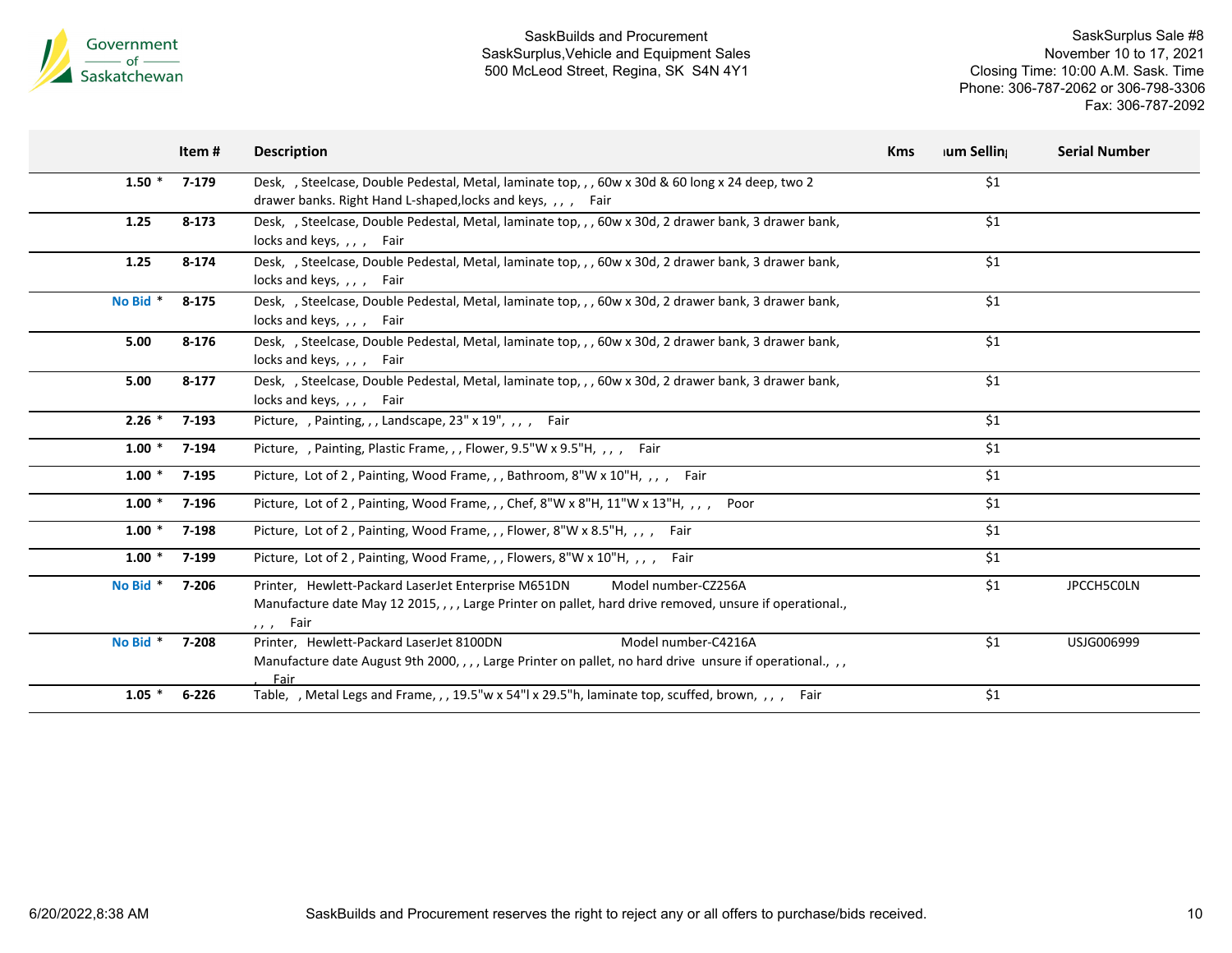

|     |          | Item#            | <b>Description</b>                                                                                                                                                                                                                                                                                                                                                                                         | <b>Kms</b> | ium Selling | <b>Serial Number</b> |
|-----|----------|------------------|------------------------------------------------------------------------------------------------------------------------------------------------------------------------------------------------------------------------------------------------------------------------------------------------------------------------------------------------------------------------------------------------------------|------------|-------------|----------------------|
|     |          |                  | BLACKSTRAP PROVINCIAL PARK, Parks, Culture, and Sport, Blackstrap Provincial Park. Call for directions                                                                                                                                                                                                                                                                                                     |            |             |                      |
|     |          |                  | ON-LINE VIEWING ONLY. NO ON-SITE VIEWING. Contact Leo Savoy 306-371-1616, leo.savoy@gov.sk.ca, or Chris Hornby 306-222-7437, chris.hornby@gov.sk.ca                                                                                                                                                                                                                                                        |            |             |                      |
| *MT |          | 8-501            | Rough Cut Mower, , Terrain King, , , Operational. 2 wings, working hydraulics, approx 15-18 foot cut,<br>,, , Poor                                                                                                                                                                                                                                                                                         |            | \$1         | non-legible          |
|     | 153.00   | 8-502            | Snow Groomer, , Bombardier. Variable Snow Tiller, , , Non Operational, not used in past 30 years<br>Beyond Repair<br>$\overline{\phantom{a}}$                                                                                                                                                                                                                                                              |            | \$1         | 351,382,253          |
|     |          |                  | CHRISTOPHER LAKE, Parks Culture & Sport, Carwin Park Shop, Emma Lake                                                                                                                                                                                                                                                                                                                                       |            |             |                      |
|     |          |                  | ON-LINE VIEWING ONLY. Contact Martin Dochylo 306-961-9051, martin.dochylo@gov.sk.ca or Kim Anderson 306-961-3798, kim.anderson@gov.sk.ca                                                                                                                                                                                                                                                                   |            |             |                      |
|     |          | $2.00 * 7 - 504$ | Coin Operated Machine, , Operated Timers, , , Originally used for coin operated showers. Coins set at<br>$$1, , , ,$ Good                                                                                                                                                                                                                                                                                  |            | \$1         |                      |
|     | $2.00*$  | $7 - 505$        | Coin Operated Machine, , Operated Timers, , , Originally used for coin operated showers. Coins set at<br>$$1, , , ,$ Good                                                                                                                                                                                                                                                                                  |            | \$1         |                      |
|     | $2.00*$  | 7-506            | Coin Operated Machine, , Operated Timers, , , Originally used for coin operated showers. Coins set at<br>$$1, , , ,$ Good                                                                                                                                                                                                                                                                                  |            | \$1         |                      |
|     | $2.00*$  | 7-507            | Coin Operated Machine, , Operated Timers, , , Originally used for coin operated showers. Coins set at<br>$$1, , , ,$ Good                                                                                                                                                                                                                                                                                  |            | \$1         |                      |
|     | $2.00*$  | 7-508            | Coin Operated Machine, , Operated Timers, , , Originally used for coin operated showers. Coins set at<br>$$1, , , ,$ Good                                                                                                                                                                                                                                                                                  |            | \$1         |                      |
|     | $2.00*$  | 7-509            | Coin Operated Machine, , Operated Timers, , , Originally used for coin operated showers. Coins set at<br>$$1, , , ,$ Good                                                                                                                                                                                                                                                                                  |            | \$1         |                      |
|     | No Bid * | 7-510            | Coin Operated Machine, , Operated Timers, , , Originally used for coin operated showers. Coins set at<br>$$1, , , ,$ Good                                                                                                                                                                                                                                                                                  |            | \$1         |                      |
|     | No Bid * | $7 - 511$        | Coin Operated Machine, , Operated Timers, , , Originally used for coin operated showers. Coins set at<br>$$1, , , ,$ Good                                                                                                                                                                                                                                                                                  |            | \$1         |                      |
|     | No Bid * | $7 - 512$        | Coin Operated Machine, , Operated Timers, , , Originally used for coin operated showers. Coins set at<br>$$1, , , ,$ Good                                                                                                                                                                                                                                                                                  |            | \$1         |                      |
|     |          |                  | ESTEVAN, Highways, 101 Industrial Road                                                                                                                                                                                                                                                                                                                                                                     |            |             |                      |
|     |          |                  | ON-LINE VIEWING ONLY. NO ON-SITE VIEWING. Contact Gord Haines 306-861-5004 gord.haines@gov.sk.ca                                                                                                                                                                                                                                                                                                           |            |             |                      |
|     | 700.00   | 8-503            | Office Skid, 1996 Super Steel Structures Bunk Car Bunk Car,,,, 12 x 32 Office Bunk Car - Separation of<br>the office and commom area. Part of the floor by the one door is rotten. Power and Gas are<br>diconnected. Skirting has been removed and is being stored inside, can't guarantee it can be used again.<br>The Trailer has no wheels or axels and will need to be loaded to be removed., ,,, Poor |            | \$1         | SSST96030001         |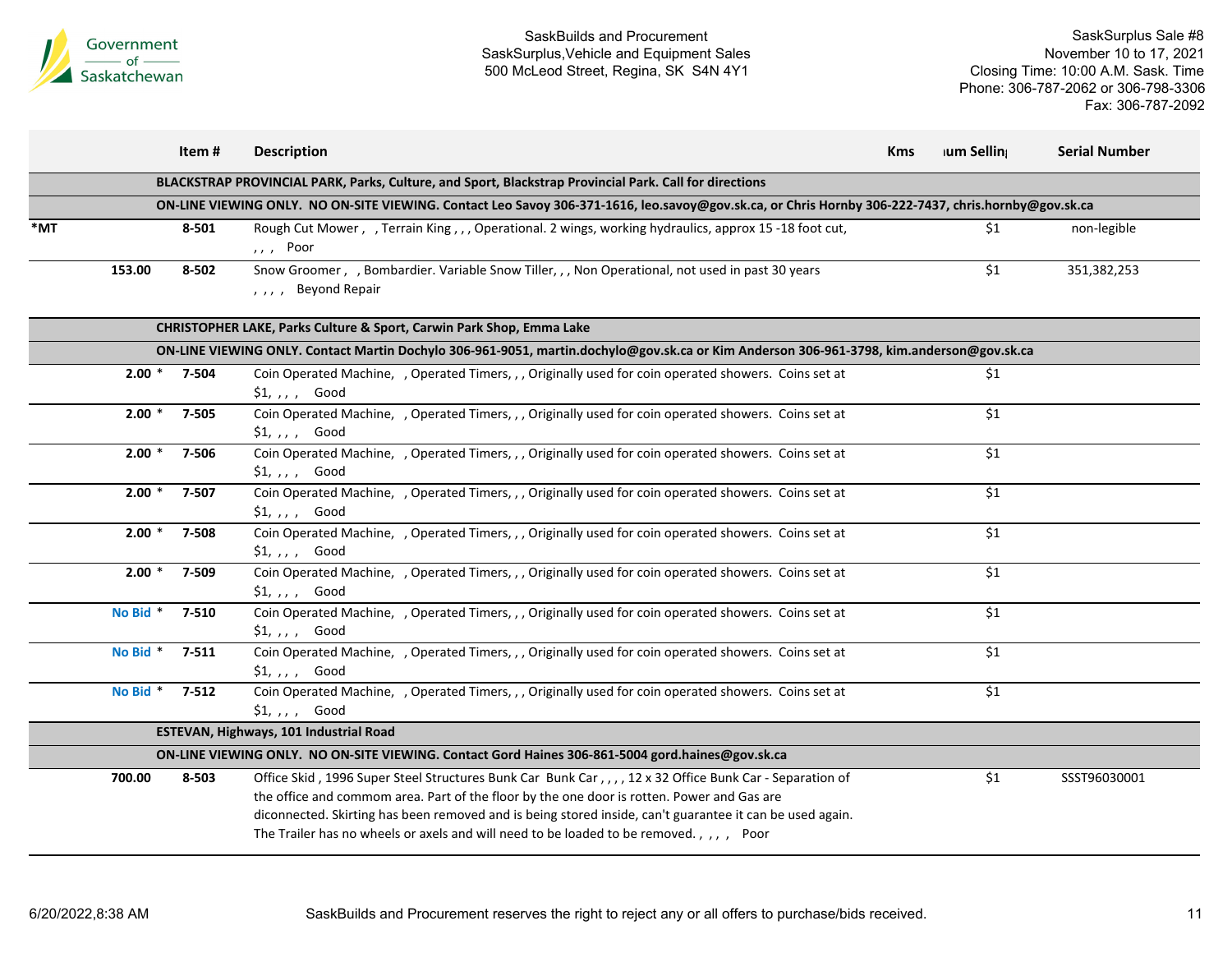

SaskSurplus Sale #8 November 10 to 17, 2021 Closing Time: 10:00 A.M. Sask. Time Phone: 306-787-2062 or 306-798-3306 Fax: 306-787-2092

|                                                                                                                  | Item#                                           | <b>Description</b>                                                                                                                                                                                                                                                                               | <b>Kms</b>  | ium Selling | <b>Serial Number</b> |  |  |  |  |
|------------------------------------------------------------------------------------------------------------------|-------------------------------------------------|--------------------------------------------------------------------------------------------------------------------------------------------------------------------------------------------------------------------------------------------------------------------------------------------------|-------------|-------------|----------------------|--|--|--|--|
| CONDIE NATURE REFUGE, Parks, Rowan's Ravine Provincial Park, Strasbourg, SK. Call or email for physical Location |                                                 |                                                                                                                                                                                                                                                                                                  |             |             |                      |  |  |  |  |
| ON-LINE VIEWING ONLY. Contact Tim Gelinas 306-725-5200 email: tim.gelinas@gov.sk.ca                              |                                                 |                                                                                                                                                                                                                                                                                                  |             |             |                      |  |  |  |  |
| 757.00                                                                                                           | 8-504                                           | Truck, 2002 Chevrolet Silverado 1500, Reg Cab, 2 door, 4.8L, V8, Gas, Auto, Long Box, single tires, Tire<br>size: 245/75R16, Nothing else known about this vehicle. White, 308,284kms, No recent inspection<br>done., As Is, Where Is                                                            | 308,284kms  | \$1         | 1GCEC14V32Z193560    |  |  |  |  |
| 755.00                                                                                                           | 8-505                                           | Truck, 2002 Dodge Ram 2500, Quad Cab, 2 Door, 5.9L, V8, unsure fuel type, unsure, Single Tires, 90%<br>tread left, Single axel, Nothing else known about this vehicle. White, 299,966kms, No recent inspection<br>done., As Is, Where Is                                                         | 299,966kms  | \$1         | 3B7KC23Z52M275949    |  |  |  |  |
|                                                                                                                  |                                                 | KENOSEE LAKE, Parks Culture & Sport, Moose Mountain Provincial Park                                                                                                                                                                                                                              |             |             |                      |  |  |  |  |
|                                                                                                                  |                                                 | ON-LINE VIEWING ONLY. Contact Leigh Potter 306-577-7810 email: leigh.potter@gov.sk.ca                                                                                                                                                                                                            |             |             |                      |  |  |  |  |
| 31.00                                                                                                            | 8-578                                           | Auger, , Earth Auger, , , 12 inches, , , , Fair                                                                                                                                                                                                                                                  |             | \$1         |                      |  |  |  |  |
| 589.89                                                                                                           | 8-540                                           | Van, 2001 GMC Safari, 4 Door, V6, Gas, Auto, Air, Cruise, 4 Wheel Drive, Motor, transmission, brakes,<br>battery, lights and horn are unknown. Tires, Body Exterior, exhaust, windshield washer and wipers,<br>Paint, interior are poor. Mirrors are fair. Blue, 215, 536 kms, , As Is, Where Is | 215, 536kms | \$100       | 1GKEL19W01B515701    |  |  |  |  |
|                                                                                                                  | KINDERSLEY, Agriculture, 1120-608 12th Ave East |                                                                                                                                                                                                                                                                                                  |             |             |                      |  |  |  |  |
|                                                                                                                  |                                                 | ON-LINE VIEWING ONLY. Contact Patricia Lumgair 306-460-5513 email: patricia.lumgair2@gov.sk.ca                                                                                                                                                                                                   |             |             |                      |  |  |  |  |
| $5.00*$                                                                                                          | 7-524                                           | ATV Case, , Rear Mounted, , , 10 inches deep in high ends, 6.5 inches deep on mid range, 33.5 inches<br>wide, $16.5$ in depth, ,, , Fair                                                                                                                                                         |             | \$1         |                      |  |  |  |  |
| No Bid *                                                                                                         | $7 - 525$                                       | Chairs, lot of 2, Wood,,, side chair, blue in colour,,,, Fair                                                                                                                                                                                                                                    |             | \$1         |                      |  |  |  |  |
| No Bid *                                                                                                         | 7-526                                           | Chairs, lot of 2, Metal, , , side chair, grey in colour, , , , Fair                                                                                                                                                                                                                              |             | \$1         |                      |  |  |  |  |
|                                                                                                                  |                                                 | MELVILLE, SCIC, 484 Prince William Drive, Melville.                                                                                                                                                                                                                                              |             |             |                      |  |  |  |  |
|                                                                                                                  |                                                 | NO ON-SITE VIEWING. Contact Heather Ames 639-638-6281 heather.ames@scic.ca or Curtis Fleury 639-638-6280 curtis.fleury@scic.ca                                                                                                                                                                   |             |             |                      |  |  |  |  |
| 3.39                                                                                                             | 8-506                                           | Cubicle/Wall Organizer, Lot of 4, Aluminum, , , Grey 36.5 x 12, , , , Fair                                                                                                                                                                                                                       |             | \$1         |                      |  |  |  |  |
| 3.39                                                                                                             | 8-507                                           | Cubicle/Wall Organizer, Lot of 4, Aluminum, , , Grey 36.5 x 12, , , , Fair                                                                                                                                                                                                                       |             | \$1         |                      |  |  |  |  |
| 3.39                                                                                                             | 8-508                                           | Cubicle/Wall Organizer, Lot of 4, Aluminum, , , Grey 36.5 x 12, , , , Fair                                                                                                                                                                                                                       |             | \$1         |                      |  |  |  |  |
| 3.39                                                                                                             | 8-509                                           | Cubicle/Wall Organizer, Lot of 4, Aluminum, , , Grey 36.5 x 12, , , , Fair                                                                                                                                                                                                                       |             | \$1         |                      |  |  |  |  |
| No Bid *                                                                                                         | 8-510                                           | Cubicle/Wall Organizer, Lot of 4, Aluminum, , , Grey 36.5 x 12, , , , Fair                                                                                                                                                                                                                       |             | \$1         |                      |  |  |  |  |
| No Bid*                                                                                                          | 8-511                                           | Cubicle/Wall Organizer, Lot of 4, Aluminum, , , Grey 36.5 x 12, , , , Fair                                                                                                                                                                                                                       |             | \$1         |                      |  |  |  |  |
| No Bid *                                                                                                         | $8 - 512$                                       | Desk Top, , Brown Wood veneer, , , 60 x 48 x 1, , , , Fair                                                                                                                                                                                                                                       |             | \$1         |                      |  |  |  |  |
| No Bid <sup>*</sup>                                                                                              | 8-513                                           | Desk Top, , Brown Wood veneer, , , 60 x 48 x 1, , , , Fair                                                                                                                                                                                                                                       |             | \$1         |                      |  |  |  |  |
| No Bid *                                                                                                         | 8-514                                           | Desk Top, , BrownWood veneer, , , 60 x 48 x 1, , , , Fair                                                                                                                                                                                                                                        |             | \$1         |                      |  |  |  |  |

6/20/2022,8:38 AM SaskBuilds and Procurement reserves the right to reject any or all offers to purchase/bids received. 12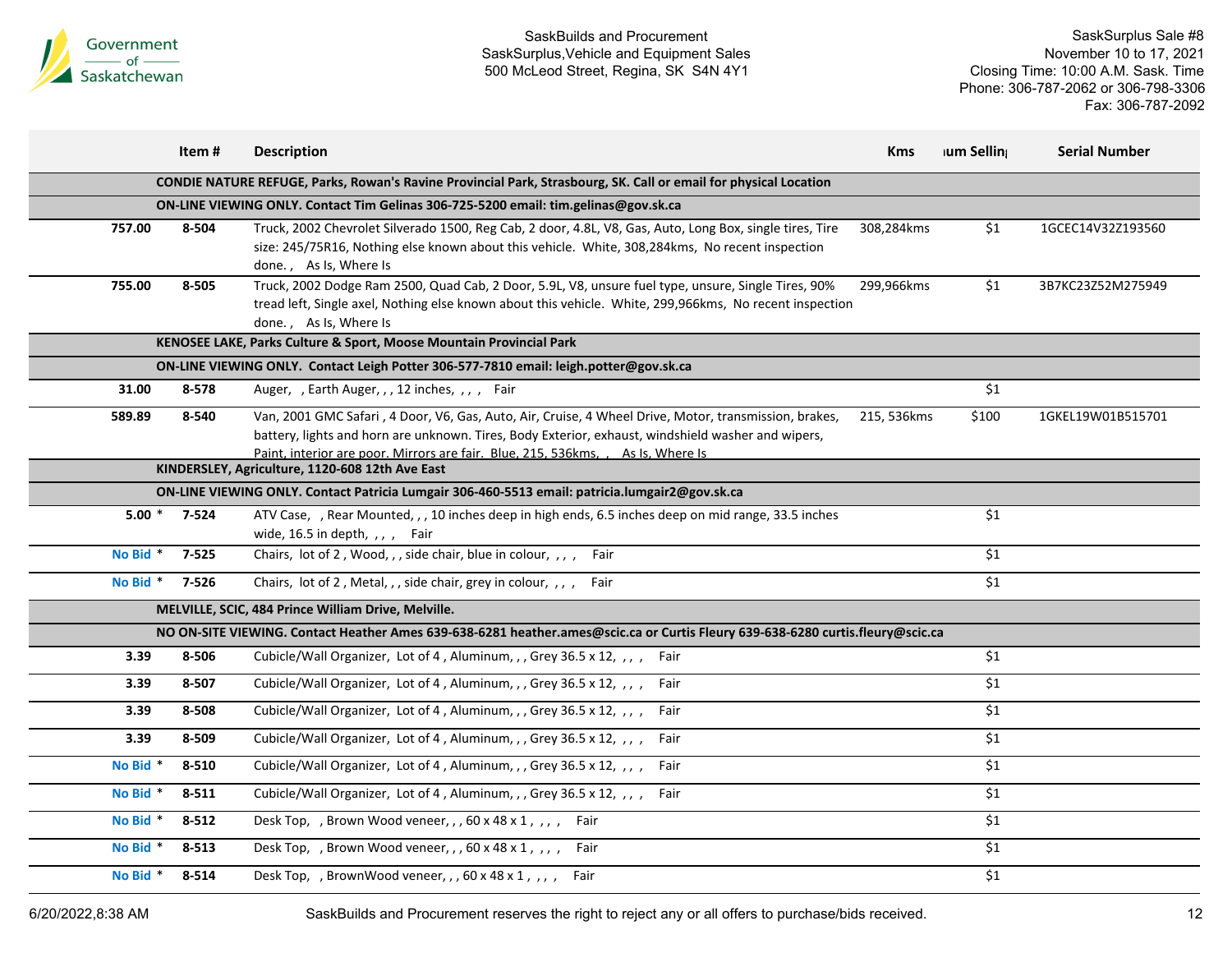

|     |          | Item#     | <b>Description</b>                                                                   | ium Selling<br><b>Kms</b> | <b>Serial Number</b> |
|-----|----------|-----------|--------------------------------------------------------------------------------------|---------------------------|----------------------|
|     | No Bid * | $8 - 515$ | Desk Top, , Brown Wood veneer, , , 60 x 48 x 1, , , ,<br>Fair                        | $$1$$                     |                      |
|     | No Bid * | 8-516     | Desk Top, , Brown Wood veneer, , , 60 x 48 x 1, $\mu$ ,<br>Fair                      | \$1                       |                      |
|     | No Bid * | $8 - 517$ | Desk Top, , Brown Wood veneer, , , 60 x 48 x 1, , , ,<br>Fair                        | \$1                       |                      |
|     | No Bid * | 8-518     | Drawers, , Metal, , , Grey, 15x27x22, 2 drawers, no keys, , , , Fair                 | \$1                       |                      |
|     | No Bid * | 8-519     | Drawers, , Metal, , , Grey, 15x27x22, 2 drawers, no keys, , , , Fair                 | $$1$$                     |                      |
|     | 3.65     | 8-520     | Drawers, , Metal, , , Grey, 15x27x22, 3 drawers, no keys, , , ,<br>Fair              | \$1                       |                      |
|     | 3.65     | $8 - 521$ | Drawers, , Metal, , , Grey, 15x27x22, 3 drawers, no keys, , , , Fair                 | \$1                       |                      |
|     | 3.65     | $8 - 522$ | Drawers, , Metal, , , Grey, 15x27x22, 3 drawers, no keys, , , , Fair                 | \$1                       |                      |
| *WD |          | $8 - 523$ | Drawers, , Metal, , , Grey, 15x27x22, 3 drawers, no keys, , , , Fair                 | \$1                       |                      |
| *WD |          | 8-524     | Drawers, , Metal, , , Grey, 15x27x22, 3 drawers, no keys, , , , Fair                 | \$1                       |                      |
| *WD |          | 8-525     | Drawers, , Metal, , , Grey, 15x27x22, 3 drawers, no keys, , , , Fair                 | \$1                       |                      |
|     | No Bid * | 8-526     | <b>Drawers</b><br>, , Metal, , , Grey, 15x27 x22, 2 drawers, no keys, , , , Fair     | \$1                       |                      |
|     | No Bid * | $8 - 527$ | Overhead Cupboards, Lot of 3, Metal, , , Grey, 36 x 17 x 16, no keys, , , ,<br>Fair  | \$1                       |                      |
|     | No Bid * | 8-528     | Overhead Cupboards, Lot of 3, Metal, , , Grey, 36 x 17 x 16, no keys, , , ,<br>Fair  | \$1                       |                      |
|     | No Bid * | 8-529     | Overhead Cupboards, Lot of 3, Metal, , , Grey, 36 x 17 x 16, no keys, , , ,<br>Fair  | \$1                       |                      |
|     | No Bid * | 8-530     | Overhead Cupboards, Lot of 3, Metal, , , Grey, 36 x 17 x 16, no keys, , , ,<br>Fair  | \$1                       |                      |
|     | No Bid * | 8-531     | Overhead Cupboards<br>, Lot of 3, Metal, , , Grey, 36 x 17 x 16, no keys, , , , Fair | \$1                       |                      |
|     | 3.38     | 8-532     | Panels, lot of 6, Fabric, , , Beige 25 x 36 x 2, , , , Fair                          | \$1                       |                      |
|     | 3.38     | 8-533     | Panels, lot of 6, Fabric, , , Beige 25 x 36 x 2, , , , Fair                          | \$1                       |                      |
|     | 3.38     | 8-534     | Panels, lot of 6, Fabric, , , Beige 25 x 36 x 2, , , , Fair                          | \$1                       |                      |
|     | 3.38     | 8-535     | Panels, lot of 6, Fabric, , , Beige 25 x 36 x 2, , , , Fair                          | \$1                       |                      |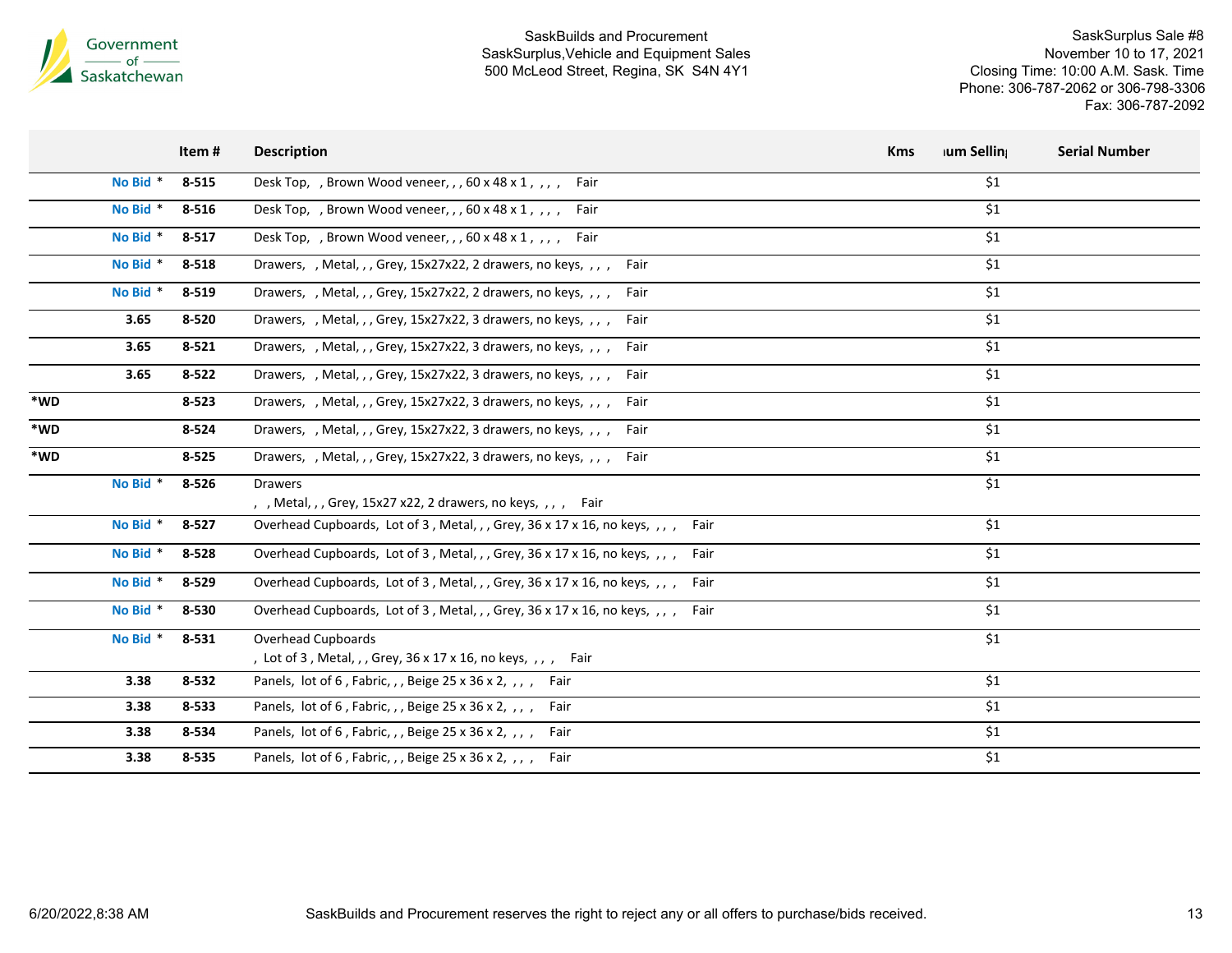

|          | Item#     | <b>Description</b>                                                                                                                                                                                                                                                                                                                                                                                                                                                                                                                                                                                                                                                                                                                                                                                                                                                                                                                                                              | <b>Kms</b>  | <b>Ium Selling</b> | <b>Serial Number</b>                                    |
|----------|-----------|---------------------------------------------------------------------------------------------------------------------------------------------------------------------------------------------------------------------------------------------------------------------------------------------------------------------------------------------------------------------------------------------------------------------------------------------------------------------------------------------------------------------------------------------------------------------------------------------------------------------------------------------------------------------------------------------------------------------------------------------------------------------------------------------------------------------------------------------------------------------------------------------------------------------------------------------------------------------------------|-------------|--------------------|---------------------------------------------------------|
| No Bid * | 8-536     | Wardrobe Cupboards, , Wood, , , Grey, 12 x 24 x 66, no keys, , , , Fair                                                                                                                                                                                                                                                                                                                                                                                                                                                                                                                                                                                                                                                                                                                                                                                                                                                                                                         |             | \$1                |                                                         |
| No Bid * | 8-537     | Wardrobe Cupboards, , Wood, , , Grey, 12 x 24 x 66, no keys, , , , Fair                                                                                                                                                                                                                                                                                                                                                                                                                                                                                                                                                                                                                                                                                                                                                                                                                                                                                                         |             | \$1                |                                                         |
| No Bid * | 8-538     | Wardrobe Cupboards, , Wood, , , Grey, 12 x 24 x 66, no keys, , , , Fair                                                                                                                                                                                                                                                                                                                                                                                                                                                                                                                                                                                                                                                                                                                                                                                                                                                                                                         |             | $\overline{\xi_1}$ |                                                         |
| No Bid * | 8-539     | Wardrobe Cupboards, , Wood, , , Grey, 12 x 24 x 66, no keys, , , , Fair                                                                                                                                                                                                                                                                                                                                                                                                                                                                                                                                                                                                                                                                                                                                                                                                                                                                                                         |             | \$1                |                                                         |
|          |           | MOOSE JAW, Highways & Infrastructure, Fleet Services, 1 km south of Moose Jaw on Highway #2.                                                                                                                                                                                                                                                                                                                                                                                                                                                                                                                                                                                                                                                                                                                                                                                                                                                                                    |             |                    |                                                         |
|          |           | ON-LINE VIEWING ONLY. Contact Al Froehlich 306-694-3775 email: allan.froehlich@gov.sk.ca.                                                                                                                                                                                                                                                                                                                                                                                                                                                                                                                                                                                                                                                                                                                                                                                                                                                                                       |             |                    |                                                         |
| 6,979.00 | 8-541     | Tandem Truck, 2002 Volvo VHD64F, Gravel plow truck., VED 12-385hp Inline 6, Diesel, Standard 10<br>speed, Air, Cruise, Tilt. Dual Tires, Wheel Base: 224, Tire size: 11R/22.5, Tandem Axel, GVW: 39,500.,<br>14' Box with Conveyor chain. Motor runs okayt, Transmission okay, needs 3 tires, needs brake work,<br>battery is good, body exterior is rusty with holes in the door. Exhaust is good, windsheild has stone<br>chips, paint is faded, interior is good, Lowbeam lights not working, mirrors are good, LFT mirror switch<br>not working, air horn is good, no electric horn. Yellow, 474, 342kms, rusted doors, air horn brackets<br>breaking, heater controls broken, front tires worn, front diff yoke is loose, needs brake job, cross conveyor<br>worn out, box subframe cracked, rear fender mount rusted through, rear cross member cracked. Hyd.<br>Leaks, steering cylinder leak, right rear engine oil leak, heater controls not working,, As Is, Where Is | 474, 342kms | \$2,000            | 4V5KC9GG92N329860                                       |
|          |           | <b>OUTLOOK, Agriculture, Crops and Irrigation. 401 Sask Ave W</b>                                                                                                                                                                                                                                                                                                                                                                                                                                                                                                                                                                                                                                                                                                                                                                                                                                                                                                               |             |                    |                                                         |
|          |           | ON-LINE VIEWING ONLY. Heather Duczek-Reynolds 306-867-5527 heather.duczek-reynolds@gov.sk.ca                                                                                                                                                                                                                                                                                                                                                                                                                                                                                                                                                                                                                                                                                                                                                                                                                                                                                    |             |                    |                                                         |
| 3.25     | 8-542     | Book shelf, , Brown, 5 shelf unit, , , 36w x 12d x 72h, woodgrain, , , , , Fair                                                                                                                                                                                                                                                                                                                                                                                                                                                                                                                                                                                                                                                                                                                                                                                                                                                                                                 |             | \$1                |                                                         |
| 86.50    | 8-543     | Cabinet, , Two Door, locking, 4 shelf unit, , , 36w x 18d x 72h, lock and key, beige, , , , Fair                                                                                                                                                                                                                                                                                                                                                                                                                                                                                                                                                                                                                                                                                                                                                                                                                                                                                |             | \$1                |                                                         |
| 86.50    | 8-544     | Cabinet, , Two Door, locking, 4 shelf unit, , , 36w x 18d x 72h, lock and key, beige, , , , Fair                                                                                                                                                                                                                                                                                                                                                                                                                                                                                                                                                                                                                                                                                                                                                                                                                                                                                |             | \$1                |                                                         |
| 86.50    | 8-545     | Cabinet, , Two Door, locking, 4 shelf unit, , , 36w x 18d x 72h, lock and key, beige, , , , Fair                                                                                                                                                                                                                                                                                                                                                                                                                                                                                                                                                                                                                                                                                                                                                                                                                                                                                |             | \$1                |                                                         |
| 21.99    | 8-546     | File Cabinet, , Lateral, 3 Drawer, , , 36w x 18d x 41h, lock and key, beige, , , , Fair                                                                                                                                                                                                                                                                                                                                                                                                                                                                                                                                                                                                                                                                                                                                                                                                                                                                                         |             | \$1                |                                                         |
| 21.99    | 8-547     | File Cabinet, , Lateral, 3 Drawer, , , 36w x 18d x 41h, lock and key, beige, , , , Fair                                                                                                                                                                                                                                                                                                                                                                                                                                                                                                                                                                                                                                                                                                                                                                                                                                                                                         |             | \$1                |                                                         |
| 20.50    | 8-548     | File Cabinet, , Lateral, 3 Drawer, , , 36w x 18d x 41h, lock and key, beige, , , , Fair                                                                                                                                                                                                                                                                                                                                                                                                                                                                                                                                                                                                                                                                                                                                                                                                                                                                                         |             | $\overline{\xi_1}$ |                                                         |
| 20.50    | 8-549     | File Cabinet, , Lateral, 5 Drawer, , , 36w x 18d x 64h, lock and key, beige, , , , Fair                                                                                                                                                                                                                                                                                                                                                                                                                                                                                                                                                                                                                                                                                                                                                                                                                                                                                         |             | \$1                |                                                         |
| 1.05     | 8-550     | Micro Fiche projector, , COPEX, , , Has been sitting for 2 years, was working but unsure about now., , ,                                                                                                                                                                                                                                                                                                                                                                                                                                                                                                                                                                                                                                                                                                                                                                                                                                                                        |             | \$1                |                                                         |
| 1.05     | 8-551     | Micro Fiche storage unit, lot of 2, One four drawer and one two drawer, , , , , , , Fair                                                                                                                                                                                                                                                                                                                                                                                                                                                                                                                                                                                                                                                                                                                                                                                                                                                                                        |             | \$1                |                                                         |
| No Bid * | $8 - 552$ | Projector, Screen & Speaker/Camera, , Hitachi Projector (roof mounted) Model: CP-X2510, Logitech<br>Speaker/Camera/Mic (with remote) Model: IC 4418A-VR0004,,, With retractable wall mounted<br>projection screen, all are functional/operational,<br>Good                                                                                                                                                                                                                                                                                                                                                                                                                                                                                                                                                                                                                                                                                                                      |             | \$500              | Speaker- 1516LZ06R068, no<br>other serial #'s available |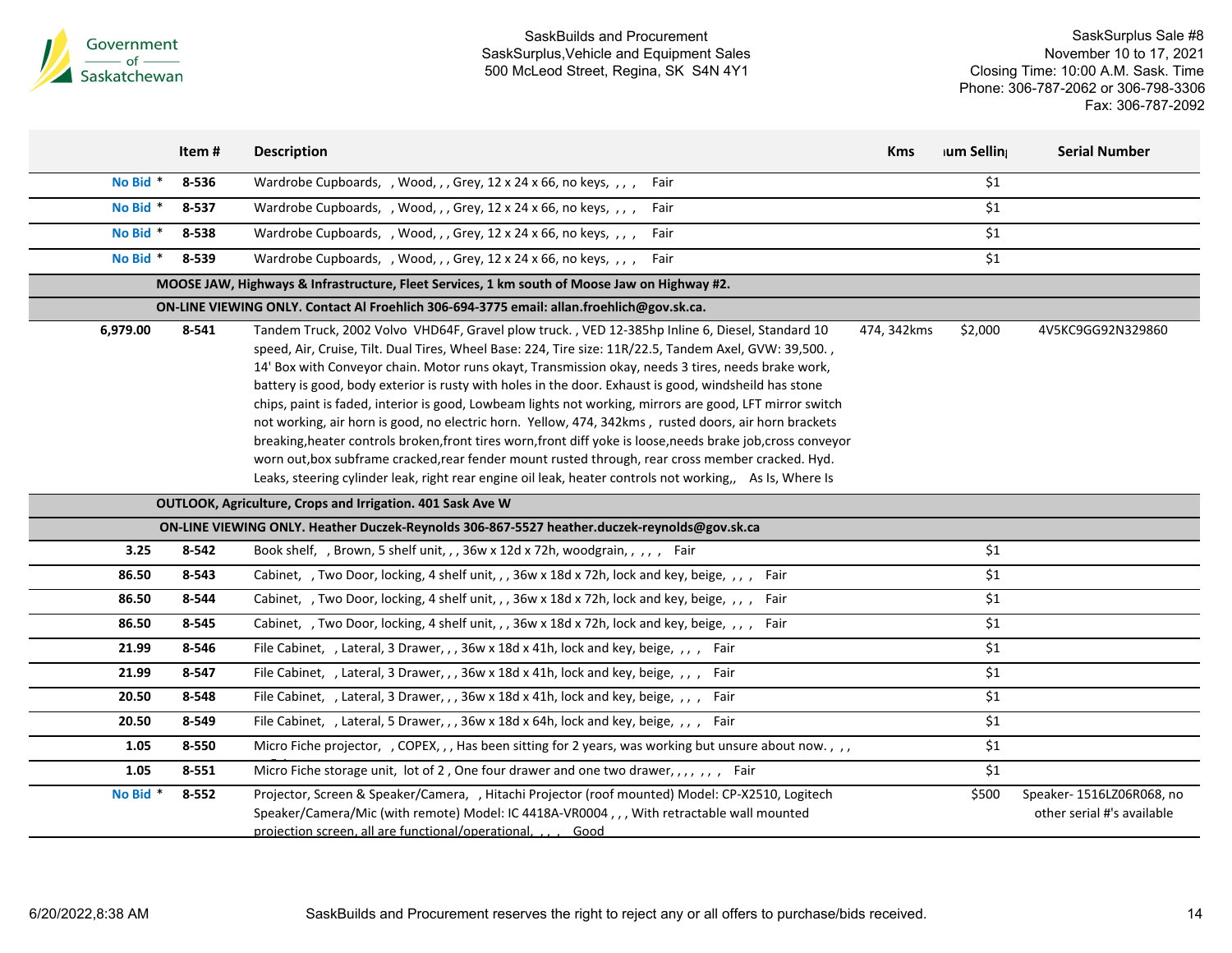

|                                                                                    | Item#                                                                                                                            | <b>Description</b>                                                                                                                                                                                                                                                                                                                                                                                                                                                                                                                                                                                                                                               | <b>Kms</b> | <b>Ium Selling</b> | <b>Serial Number</b> |  |  |
|------------------------------------------------------------------------------------|----------------------------------------------------------------------------------------------------------------------------------|------------------------------------------------------------------------------------------------------------------------------------------------------------------------------------------------------------------------------------------------------------------------------------------------------------------------------------------------------------------------------------------------------------------------------------------------------------------------------------------------------------------------------------------------------------------------------------------------------------------------------------------------------------------|------------|--------------------|----------------------|--|--|
| PRINCE ALBERT, Environment, #201 1061 Central Avenue                               |                                                                                                                                  |                                                                                                                                                                                                                                                                                                                                                                                                                                                                                                                                                                                                                                                                  |            |                    |                      |  |  |
|                                                                                    | ON-LINE VIEWING ONLY. Contact Twila Gola 306-953-3233 twila.gola@gov.sk.ca or Lori Thompson 306-940-6509 lori.thompson@gov.sk.ca |                                                                                                                                                                                                                                                                                                                                                                                                                                                                                                                                                                                                                                                                  |            |                    |                      |  |  |
| No Bid *                                                                           | 8-553                                                                                                                            | Battery, , Fleetnet Emerson, 7.5V, , , Fleetnet Battery, , , , Good                                                                                                                                                                                                                                                                                                                                                                                                                                                                                                                                                                                              |            | \$1                | 19A705393P3          |  |  |
| 2.34                                                                               | 8-554                                                                                                                            | Battery Charger, Lot of 4,,,, for AA batteries,,,, Good                                                                                                                                                                                                                                                                                                                                                                                                                                                                                                                                                                                                          |            | \$1                |                      |  |  |
| No Bid *                                                                           | 8-555                                                                                                                            | Black Case, , Trimble GPS Pathfinder, , , empty, , , ,<br>Good                                                                                                                                                                                                                                                                                                                                                                                                                                                                                                                                                                                                   |            | \$1                | 3612A01843           |  |  |
| 5.00                                                                               | 8-556                                                                                                                            | Calculator, , Victor 1210, , , Requires 2 AA batteries, no cord, , , ,<br>Fair                                                                                                                                                                                                                                                                                                                                                                                                                                                                                                                                                                                   |            | \$1                |                      |  |  |
| <b>No Bid</b>                                                                      | 8-557                                                                                                                            | Cell Phone Holder, , Nokia, , , Belt Loop, , , , New - Unused                                                                                                                                                                                                                                                                                                                                                                                                                                                                                                                                                                                                    |            | \$1                |                      |  |  |
| 20.00                                                                              | 8-558                                                                                                                            | GPS, , Garmin, , , GPSmap 76Cx Color Map Navigator manual included, , , , Good                                                                                                                                                                                                                                                                                                                                                                                                                                                                                                                                                                                   |            | \$1                | 010-00468-00         |  |  |
| 50.00                                                                              | 8-559                                                                                                                            | GPS, , Garmin, , , Monterra Android powered wifi enabled GPS with accessories, , , ,<br>Good                                                                                                                                                                                                                                                                                                                                                                                                                                                                                                                                                                     |            | \$1                | 010-01065-00         |  |  |
| 55.20                                                                              | 8-561                                                                                                                            | HandyCam, , Sony HD. Model HDR/SR1, , , Includes 2 batteries, remote, charger, microphone, external<br>light and external microphone, , , ,<br>Good                                                                                                                                                                                                                                                                                                                                                                                                                                                                                                              |            | \$20               |                      |  |  |
| 47.50                                                                              | 8-560                                                                                                                            | HandyCam, , Sony Vision High 8. Model CCD/TRV95NTSC, , , Includes 3 batteries, charger, zoom lens,<br>14 High 8 tapes (new) never opened, , , , Good                                                                                                                                                                                                                                                                                                                                                                                                                                                                                                             |            | \$20               |                      |  |  |
| No Bid *                                                                           | 8-562                                                                                                                            | Hip Chains, Lot of 3, Metric Fieldranger 6500, , , Includes box of thread for use with Hip Chains, , , ,<br>Good                                                                                                                                                                                                                                                                                                                                                                                                                                                                                                                                                 |            | \$1                |                      |  |  |
| 28.50                                                                              | 8-563                                                                                                                            | <b>Scientific Action Cams</b><br>, Lot of 2, Oregon Model AT18,,, Waterproof Hands Free Action Cam Flash Memory Video Recorder,,<br>New - Unused                                                                                                                                                                                                                                                                                                                                                                                                                                                                                                                 |            | \$15               |                      |  |  |
| No Bid *                                                                           | 8-564                                                                                                                            | Video/Audio Cable Kit, , PURE AV by Blekin, , , Composite video & audio cable kit, , , , New - Unused                                                                                                                                                                                                                                                                                                                                                                                                                                                                                                                                                            |            | \$5                |                      |  |  |
|                                                                                    | PRINCE ALBERT, Highways, Northern Operations, 81 North Industrial Dr.                                                            |                                                                                                                                                                                                                                                                                                                                                                                                                                                                                                                                                                                                                                                                  |            |                    |                      |  |  |
| ON-LINE VIEWING ONLY. Contact Cory Palko 306-960-5152 email: cory.palko@gov.sk.ca. |                                                                                                                                  |                                                                                                                                                                                                                                                                                                                                                                                                                                                                                                                                                                                                                                                                  |            |                    |                      |  |  |
| 3,150.00                                                                           | 8-566                                                                                                                            | Tandem Axle Truck, 1996 International 4900, Flat deck, Navistar DT530, Inline 6, Diesel, Eaton Fuller, 13 24,300kms<br>Speed, Rear Wheel Drive. Dual Tires, Wheel Base: 224, 315/80R22.5, 11R22.5, Motor, Battery, Body<br>Exterior, Exhaust, Paint, Interior and Lights are all Poor. Transmission, Tires, Brakes, Windshield Glass,<br>Windshield Washer and Wipers, Mirrors and Horn are Fair. Yellow, 24,300kms, Will need frame repair<br>to pass SGI inspection. Engine and clutch are in poor condition. Oil leaking out of engine<br>breathers/coolant in oil. Drive shaft between Axle 2 and 3 removed. Interior in poor condition., As Is,<br>Mboro Ic |            | \$2,500            | 1HTSHADR2TH291173    |  |  |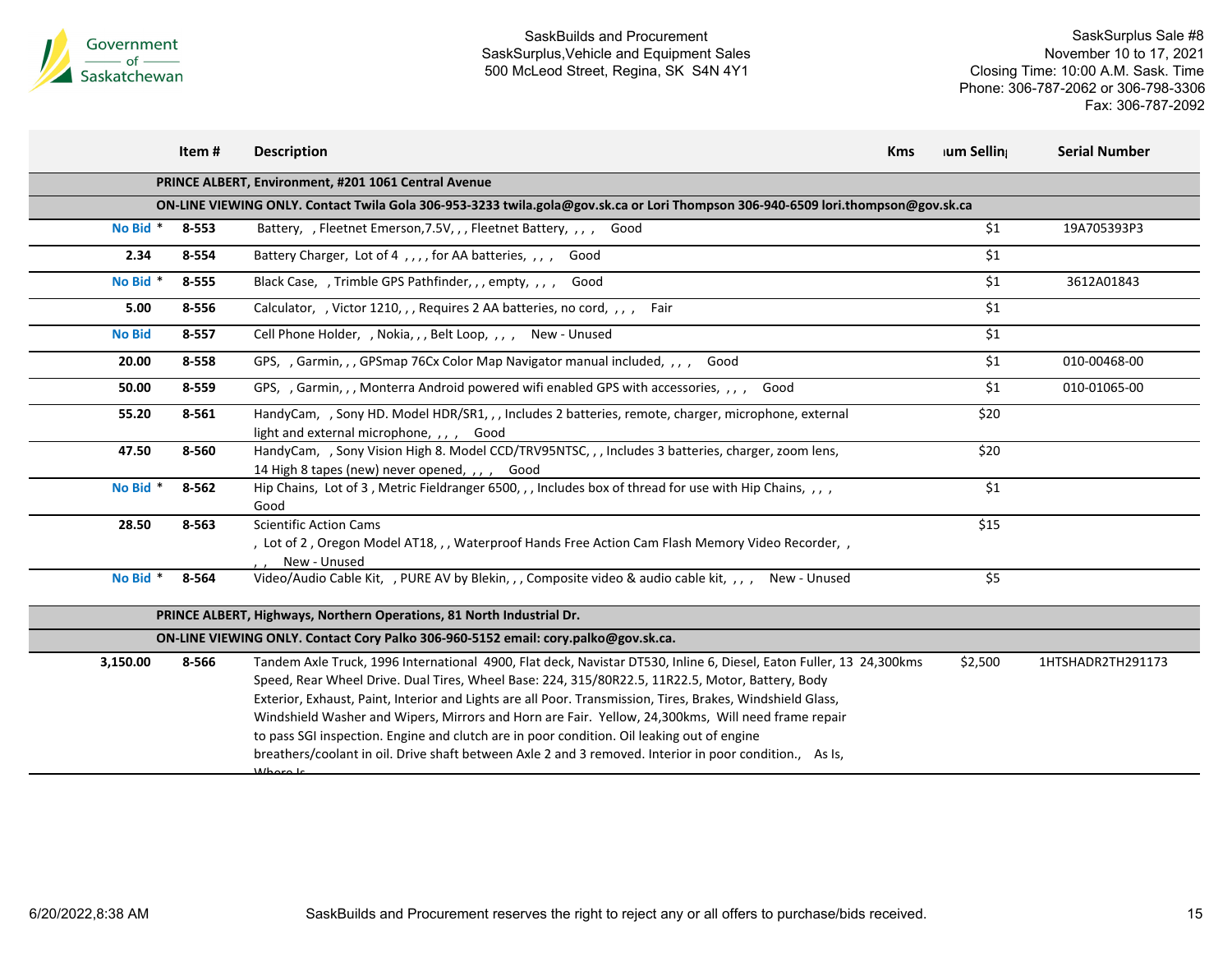

|                                                                                                                                                    | Item#                                              | <b>Description</b>                                                                                                                                                                                                                                                                                                                                                                                                                                                                                                                                                                                                                                                                                                                                                                                        | <b>Kms</b>  | <b>Ium Selling</b> | <b>Serial Number</b> |  |  |
|----------------------------------------------------------------------------------------------------------------------------------------------------|----------------------------------------------------|-----------------------------------------------------------------------------------------------------------------------------------------------------------------------------------------------------------------------------------------------------------------------------------------------------------------------------------------------------------------------------------------------------------------------------------------------------------------------------------------------------------------------------------------------------------------------------------------------------------------------------------------------------------------------------------------------------------------------------------------------------------------------------------------------------------|-------------|--------------------|----------------------|--|--|
| 9,323.00                                                                                                                                           | 8-565                                              | Tandem Axle Truck, 2006 Sterling LT9511, Truck with box, Hydraulic Pump, , 12.8L MBE-4000 Inline 6<br>Diesel, Eaton Standard, 10 gears, A/C, Cruise, Heated mirror, engine brake. Tires are dual in rear, Tire<br>size: 385/65R22.5, 11R22.5. Wheel Base is 214, Motor, Transmission, Brakes, Exhaust, Windshield<br>washer and wipers, lights, mirros and horn are fair. Battery, Body Exterior, paint, interior are poor.<br>Windshield glass is good. Hydraulic Controls have been removed. Yellow, 704, 085KMS, Engine rebuilt<br>Nov 24, 2017. New transmission Nov 24, 2017 Rear cross member 62% worn out, rear frame rail 51%<br>worn out. (both to rust) Axle #3 Rh has incorrect brake pot. Axle #1 Lh spring pins and bushings worn<br>out. Dash does not work. Cab corrosion, As Is, Where Is | 704, 085KMS | \$5,000            | 2FZHAZCV36AV39580    |  |  |
|                                                                                                                                                    |                                                    | PRINCE ALBERT, SaskBuilds and Procurement, 1751 6th Ave W                                                                                                                                                                                                                                                                                                                                                                                                                                                                                                                                                                                                                                                                                                                                                 |             |                    |                      |  |  |
|                                                                                                                                                    |                                                    | ON-LINE VIEWING ONLY. Contact Mitchell Bieker 306940-7845 mitchell.bieker@gov.sk.ca or Darren Whitehead darren.whitehead@gov.sk.ca                                                                                                                                                                                                                                                                                                                                                                                                                                                                                                                                                                                                                                                                        |             |                    |                      |  |  |
| 328.00                                                                                                                                             | 8-567                                              | Overhead Door, , Steelcraft, , , 9x7x1. Was funtional when removed. Minor dents and scratches. 32<br>pieces total. Can't confirmed if all the pieces are there., , , , Fair                                                                                                                                                                                                                                                                                                                                                                                                                                                                                                                                                                                                                               |             | \$100              | unknown              |  |  |
|                                                                                                                                                    |                                                    | SASKATOON, Labour Relations and Workplace Safety, 122 3rd Avenue North                                                                                                                                                                                                                                                                                                                                                                                                                                                                                                                                                                                                                                                                                                                                    |             |                    |                      |  |  |
|                                                                                                                                                    |                                                    | ON-LINE VIEWING ONLY. Contact Karen Paulson 306-933-5295 karen.paulson@gov.sk.ca or Sandy Faulk 306-933-5395 sandra.falk@gov.sk.ca                                                                                                                                                                                                                                                                                                                                                                                                                                                                                                                                                                                                                                                                        |             |                    |                      |  |  |
| 12.00                                                                                                                                              | 8-568                                              | Briefcases, lot of 2, Leather Bugatti, ,, One lock is closed and has no combination, dimensions: 38 cm x<br>25cm x 49cm Other flip top bag is lockable, dimensions: 20cm x 33cm x 46cm, ,,, Poor                                                                                                                                                                                                                                                                                                                                                                                                                                                                                                                                                                                                          |             | \$1                |                      |  |  |
| 1.05                                                                                                                                               | 8-569                                              | Bulletin Board, , Metal frame, Cork, , , 61cmW X93cm T, , , , Fair                                                                                                                                                                                                                                                                                                                                                                                                                                                                                                                                                                                                                                                                                                                                        |             | \$1                |                      |  |  |
| 1.25                                                                                                                                               | 8-570                                              | Chair, , Plastic Frame, Fabric Seat, , , 5 castor, with arms, blue fabric, , , ,<br>Poor                                                                                                                                                                                                                                                                                                                                                                                                                                                                                                                                                                                                                                                                                                                  |             | \$1                |                      |  |  |
| 5.50                                                                                                                                               | 8-571                                              | Chair, , Plastic Frame, Fabric Seat, , , 5 castor, with arms, grey fabric, , , ,<br>Poor                                                                                                                                                                                                                                                                                                                                                                                                                                                                                                                                                                                                                                                                                                                  |             | \$1                |                      |  |  |
| 3.50                                                                                                                                               | 8-572                                              | Coat Stand, , wood, , , 122cmW X 183cmH X 41cmD, , , , Fair                                                                                                                                                                                                                                                                                                                                                                                                                                                                                                                                                                                                                                                                                                                                               |             | \$1                |                      |  |  |
| 3.25                                                                                                                                               | 8-573                                              | Desk, , Wood, , , 49cmD X 91cmW X 67cmH, , , , Fair                                                                                                                                                                                                                                                                                                                                                                                                                                                                                                                                                                                                                                                                                                                                                       |             | \$1                |                      |  |  |
|                                                                                                                                                    | SASKATOON, TOURISM SASKATCHEWAN, 102-202-4th Ave N |                                                                                                                                                                                                                                                                                                                                                                                                                                                                                                                                                                                                                                                                                                                                                                                                           |             |                    |                      |  |  |
| ON-LINE VIEWING ONLY. Contact Carla Gamracy 306-798-2409, carla.gamracy@tourismsask.com or Tracy Breher 306-933-5905, tracy.breher@tourismsask.com |                                                    |                                                                                                                                                                                                                                                                                                                                                                                                                                                                                                                                                                                                                                                                                                                                                                                                           |             |                    |                      |  |  |
| No Bid * 7-558                                                                                                                                     |                                                    | Art Print, , Dave Hiebert (C.D. Hiebert 92) Reflections of Saskatchewan Deer, , , 9" x 13" signed<br>numbered art print (341/1000) on 12" x 18" paper, , , , New - Unused                                                                                                                                                                                                                                                                                                                                                                                                                                                                                                                                                                                                                                 |             | \$75               |                      |  |  |
| No Bid *                                                                                                                                           | 7-559                                              | Art Print, , Dave Hiebert (C.D. Hiebert 92) Reflections of Saskatchewan Deer, , , 9" x 13" signed<br>numbered art print (342/1000) on 12" x 18" paper, , , , New - Unused                                                                                                                                                                                                                                                                                                                                                                                                                                                                                                                                                                                                                                 |             | \$75               |                      |  |  |
| No Bid *                                                                                                                                           | 7-554                                              | Art Print, , Dave Hiebert (C.D. Hiebert 92) Reflections of Saskatchewan Ducks, , , 9" x 13" signed<br>numbered art print (341/1000) on 12" x 18" paper, , , , New - Unused                                                                                                                                                                                                                                                                                                                                                                                                                                                                                                                                                                                                                                |             | \$75               |                      |  |  |
| No Bid *                                                                                                                                           | 7-555                                              | Art Print, , Dave Hiebert (C.D. Hiebert 92) Reflections of Saskatchewan Ducks, , , 9" x 13" signed<br>numbered art print (342/1000) on 12" x 18" paper, , , , New - Unused                                                                                                                                                                                                                                                                                                                                                                                                                                                                                                                                                                                                                                |             | \$75               |                      |  |  |